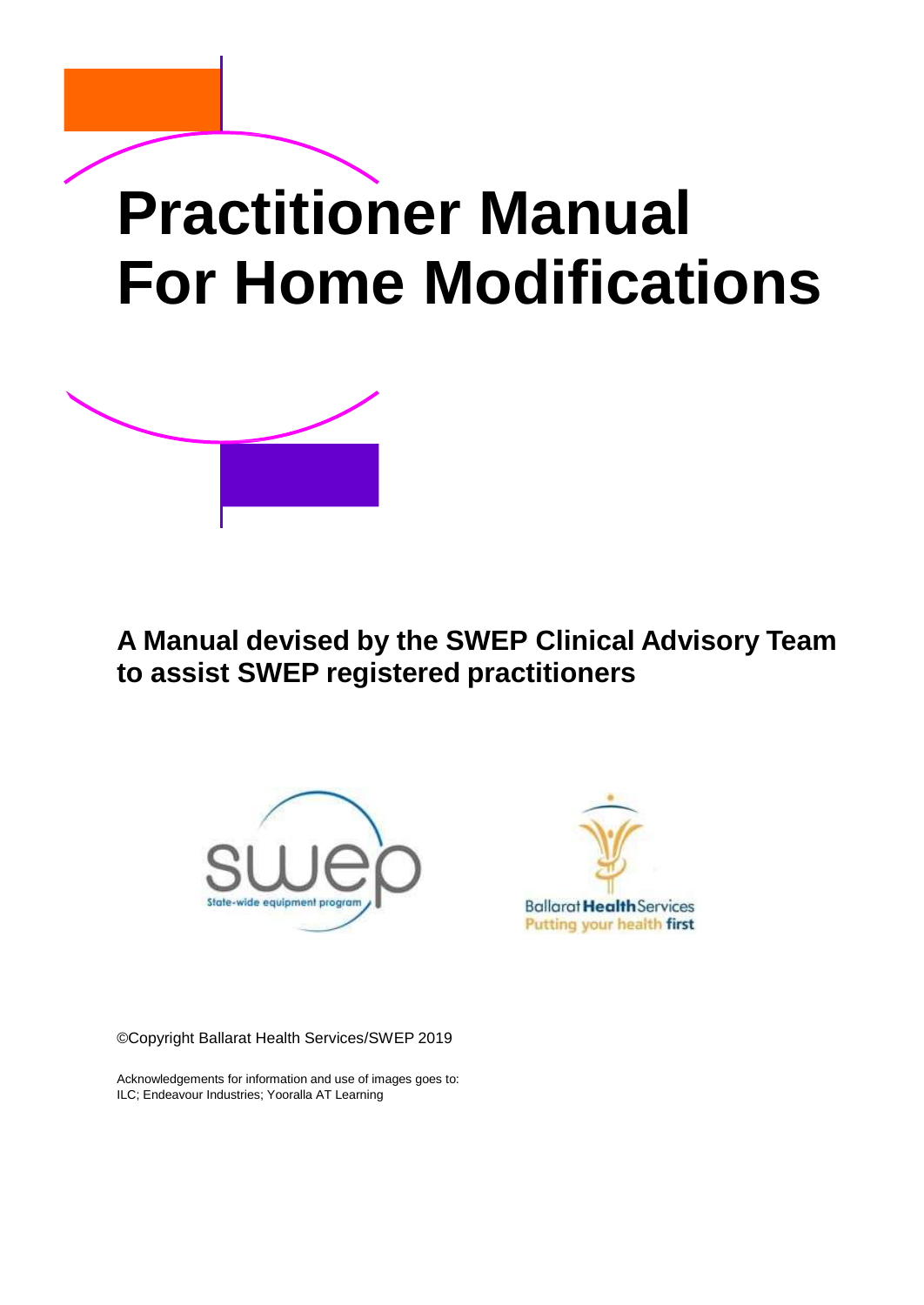#### **Contents**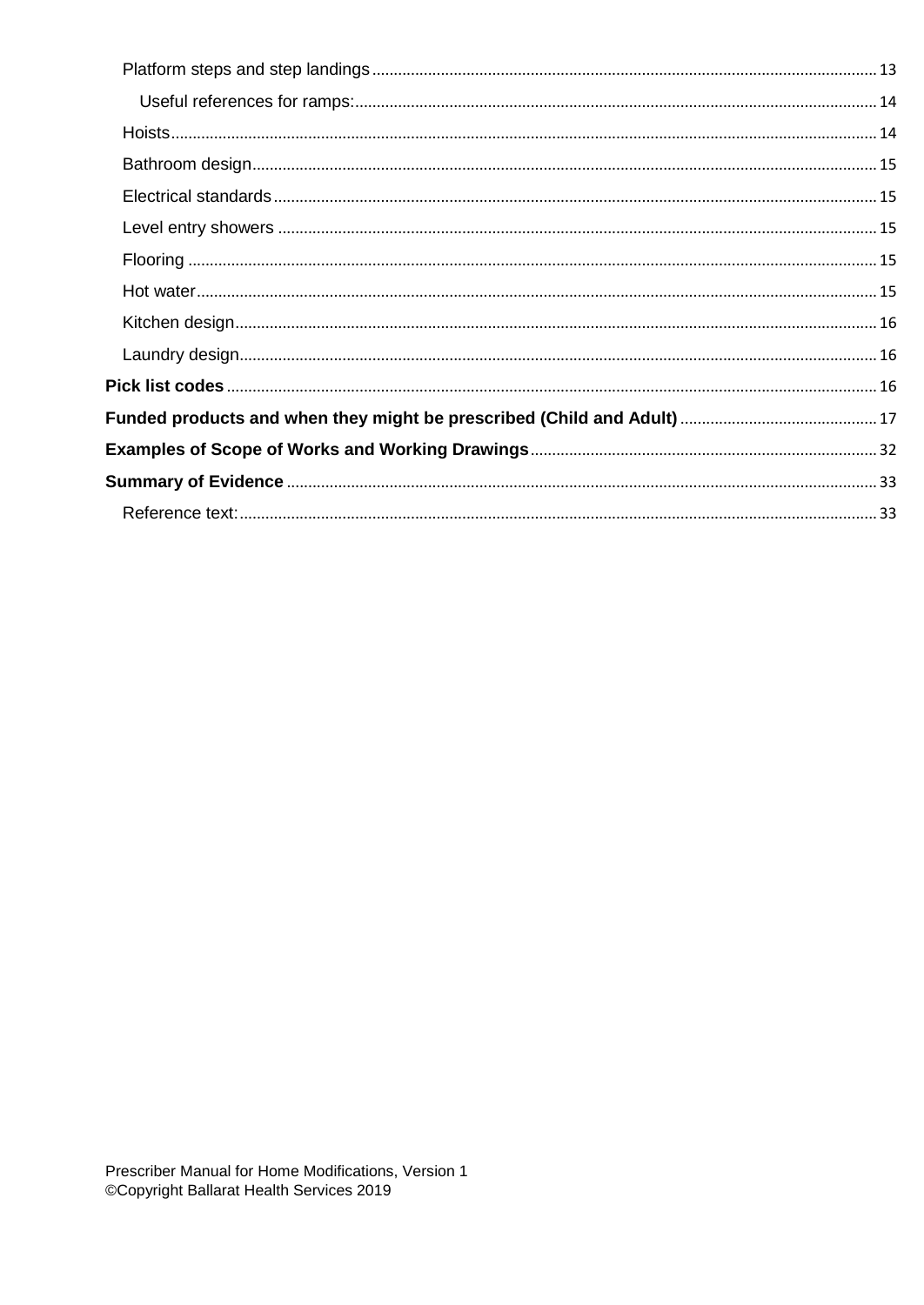### <span id="page-3-0"></span>**Background**

This manual aims to support and enhance the prescription capability among practitioners.

The State Wide Equipment Program (SWEP) Clinical Advisors have developed this resource manual to provide:

- Useful information for practitioners
- Links to evidence based practices
- Recommended assessments to assist with prescribing home modifications
- Outlines potential risks related to consumer, support person and the environment
- Description of products and links to a range of product types

### <span id="page-3-1"></span>**Guidelines**

The Department of Health and Human Services - Victoria provides a range of home modifications through SWEP to support people with **a permanent or long-term**  disability to enhance their independence. Access to the guidelines for the Victorian Aids and Equipment Program are located on our website here:

<https://swep.bhs.org.au/other-relevant-documents.php>

### <span id="page-3-2"></span>**Application and Prescription Form**

An application for a consumer to receive items within this prescription category needs to be submitted through the portal available at this link:

<https://swep.service-now.com/csm>

### <span id="page-3-3"></span>**Products Supplied (summary)**

The types of items supplied in this category can be, but not limited to ramps and platform steps, rails, bidets, bathroom modifications, entry widening to allow for wheelchair access, shower base inserts, safety slip resistant flooring and shelving to facilitate wheelchair access.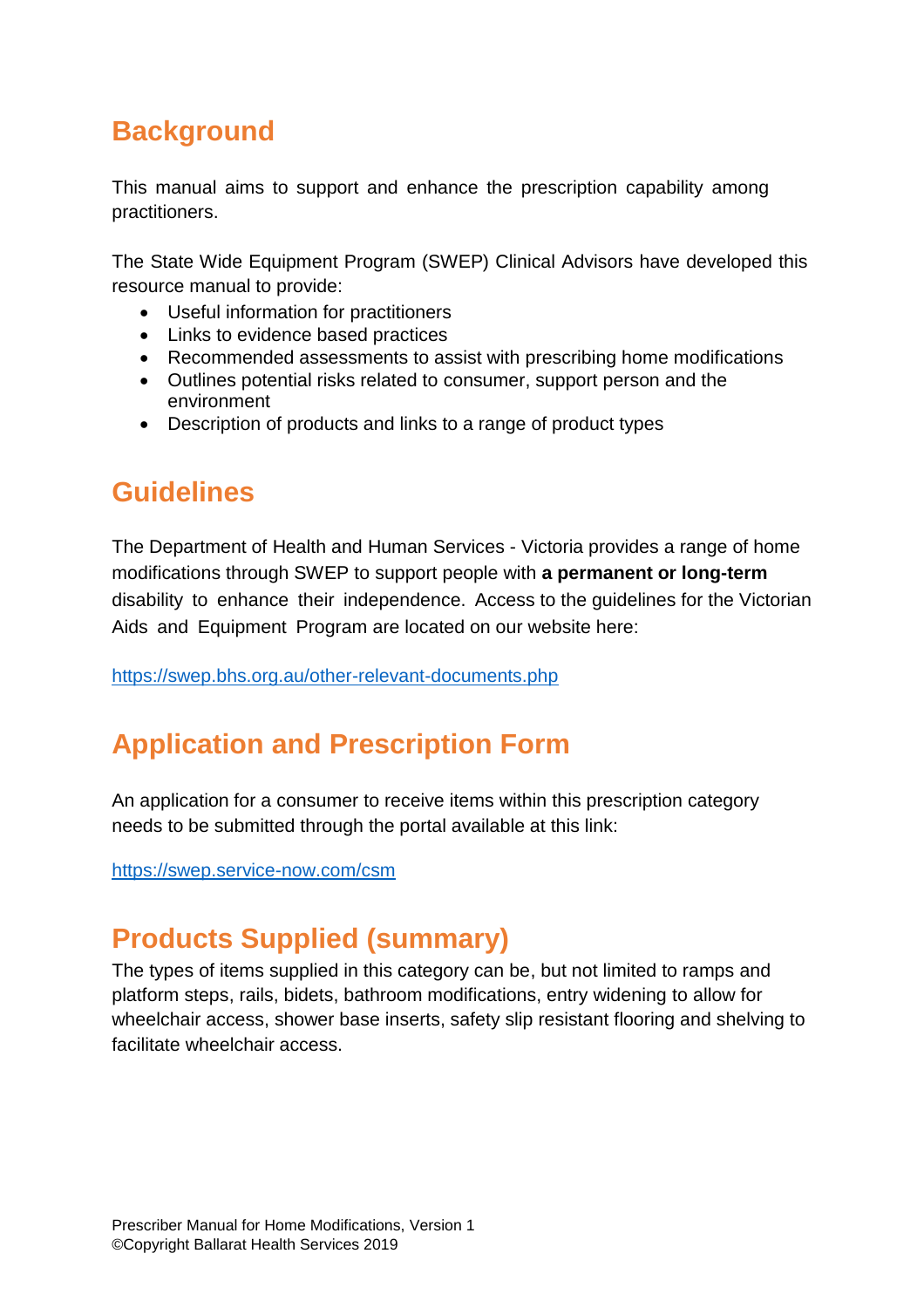### <span id="page-4-0"></span>**Recommended Assessments and Requirements**

#### <span id="page-4-1"></span>Assessment

The AT Practitioner needs to consider:

- The consumer's long term plans for where and how they will live
- Others using the area proposed to be modified and their needs
- The consumer's physical limitations current and reasonably expected in the future
- Any available support people and their abilities and level of commitment to assisting the consumer
- The land surrounding the home, size, direction of any slope
- The current access to the home, front, side and back (most workable option)
- The most appropriate access point to the house, such as a remote operated electric garage door for consumers who use a scooter
- Outdoor lighting, colours of finishes and materials, shape of door handles, weather protection, security (A&EP does not fund these items)
- The current condition and dimensions of the building
- The current home environment (including any equipment used at home)
- The current access to the area proposed to be modified
- The current characteristics of the area that is planned to be modified
- Any easement or caveats on the land which will be apparent from the title
- Any financial resources available for the project
- Any additional equipment that may be required
- A&EP cannot fund items considered part of the maintenance of the property, e.g. replacement of rotten steps, floorboards or veranda posts, slip resistant materials on ramps, leaking taps/showers, etc.
- What other options have been considered before confirming the need for home modifications i.e. raised shower base and threshold ramp vs installation of level entry shower

### <span id="page-4-2"></span>**Considerations for Practitioners/Equipment**

#### <span id="page-4-3"></span>Ownership of the property

The property owner, often referred to as the proprietor, needs to be considered in relation to the works as they have the ultimate authority to allow works to proceed:

- Understanding of the proposed home modifications and their permanency or ability to be reversed should the consumer no longer reside at the property
- Expectations of how the home will look and function at the completion of the modification
- Obligations to fund any aspect of the home modification e.g. updating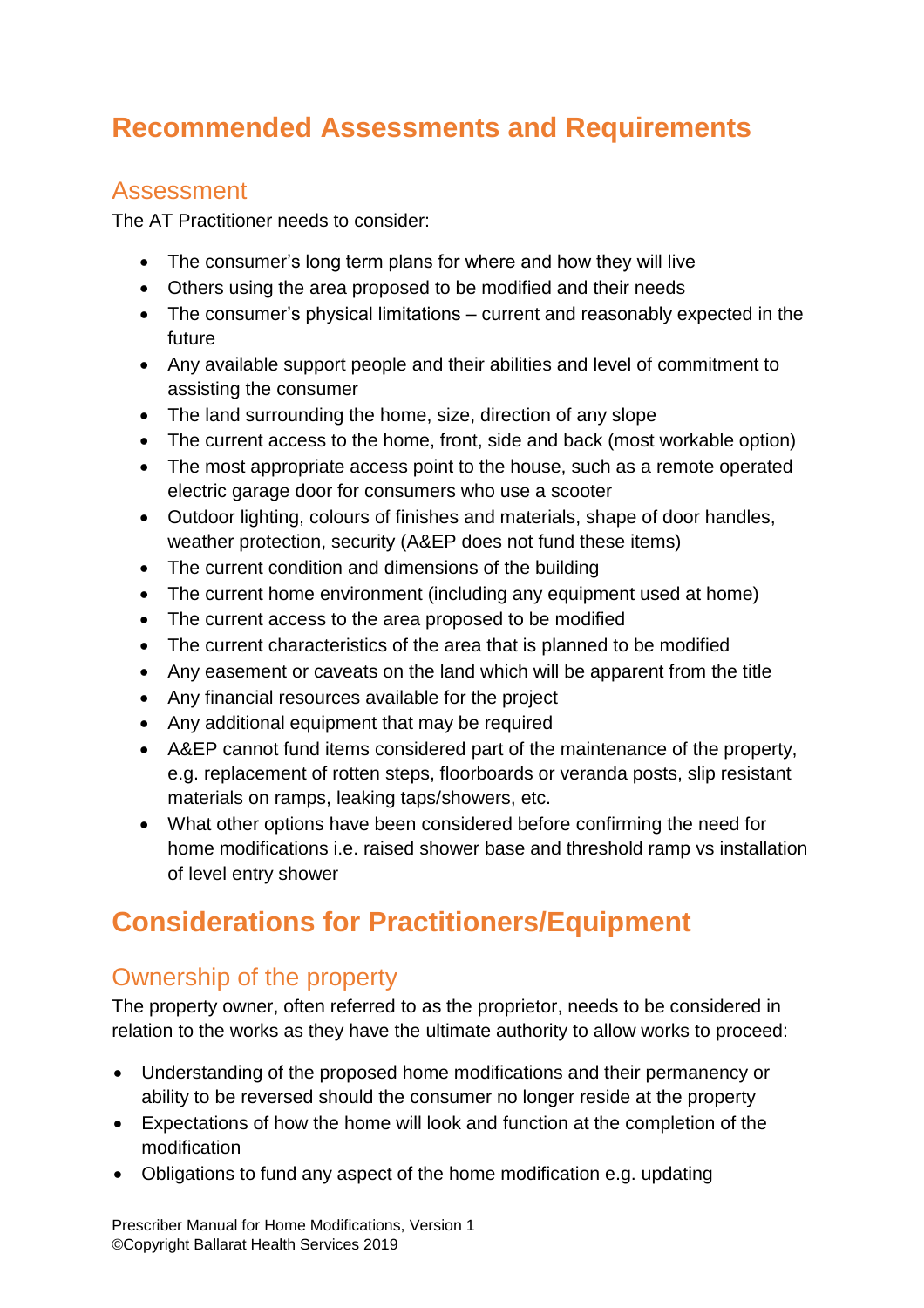an old fuse box to accommodate a new air conditioner

 Responsibility for organising and funding ongoing repairs and maintenance for the home modifications.

#### <span id="page-5-0"></span>Further considerations:

- The Consumer is not always the proprietor
- A draftsperson or architect is not required to prepare drawings for nonstructural home modifications but may provide useful information during the assessment process
- A draftsperson or architect is usually required to prepare drawings where buildings or planning approval is required

The [Home Modification Information Clearinghouse](http://www.homemods.info/forums/home-modifications/general/occupational-therapy-liability-and-appropriateness-of-some-hmms-forms-209) provides information regarding the prescribing AT Practitioners liability related to home modifications

### <span id="page-5-1"></span>**Consumer Characteristics That May Impact on the Application**

#### <span id="page-5-2"></span>Skin integrity

A consumer's skin integrity can be impacted by the environment in which they function, as well as the equipment they use. Considering this interaction is essential in prescription of a home modification.

#### <span id="page-5-3"></span>Cognitive impairments and personality disorders

Consider:

- Consumer's ability to adjust to the changes being suggested. Will changes to the environment have a detrimental impact on their cognitive function?
- Whether the consumer's ability to predict or understand functional tasks is affected by their environment
- The level of personal support required initially or ongoing to facilitate the Consumer's adjustment
- Specifications of a modification for the Consumer which may include:
	- o thermostats
	- o design of taps
	- o lighting
	- o colour contrasts of fixtures and fittings.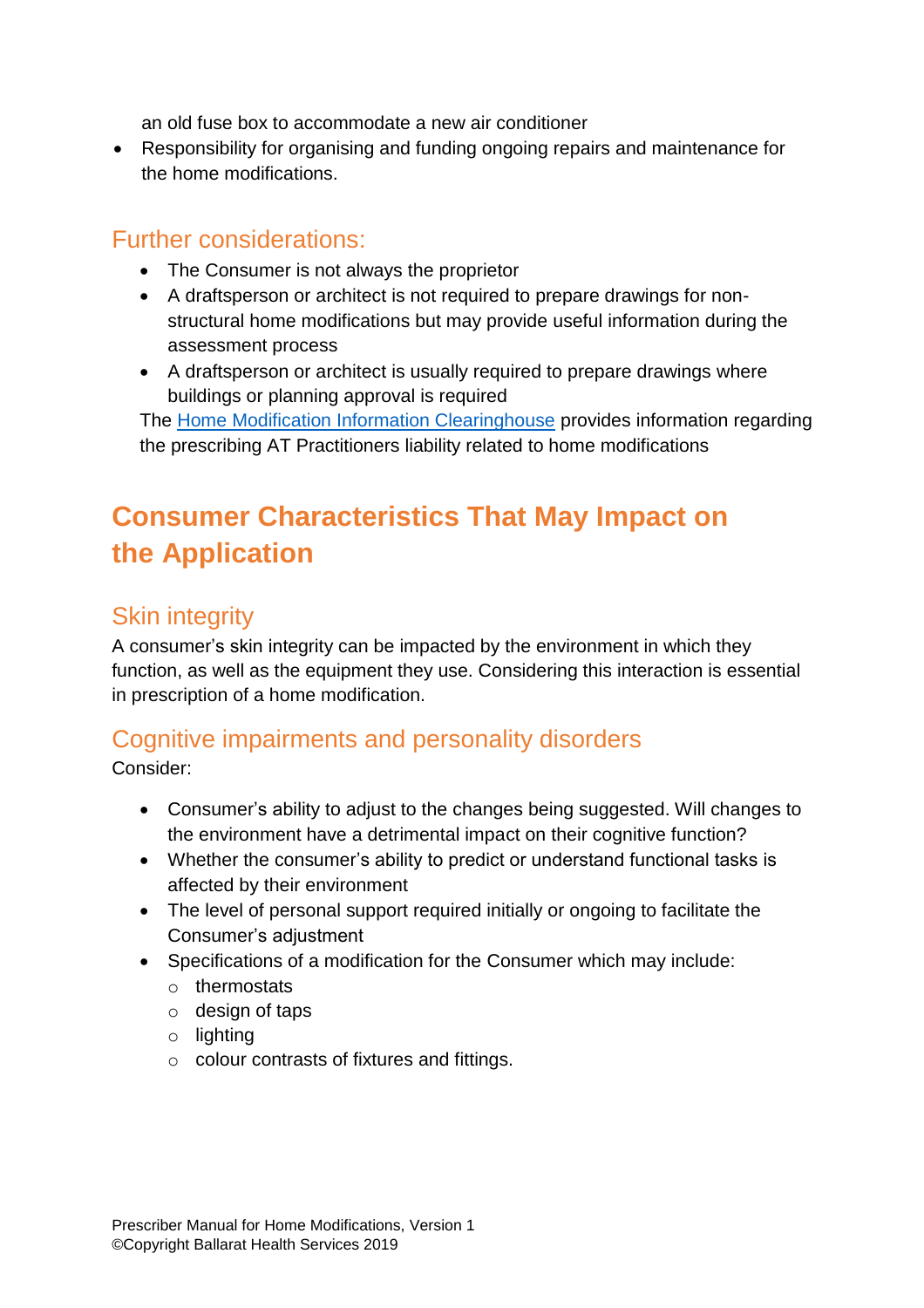#### <span id="page-6-0"></span>Use of restraints

The issue of restraint is generally more relevant to the equipment categories, rather than home modifications but should be considered if security features e.g. locks, catches, fences are to be included in a modification prescription.

There are regulations that guide the use of restraints. For more information, refer to Office of the Senior Practitioner - [Department of Health and Human Services,](http://www.dhs.vic.gov.au/for-service-providers/disability/service-quality-and-improvement/disability-act-2006-for-service-provider/Restrictive-interventions-and-compulsory-treatment/related-resources-holder8/restrictive-intervention-data-system-ebehaviour-support-plan)  [Victoria, Australia.](http://www.dhs.vic.gov.au/for-service-providers/disability/service-quality-and-improvement/disability-act-2006-for-service-provider/Restrictive-interventions-and-compulsory-treatment/related-resources-holder8/restrictive-intervention-data-system-ebehaviour-support-plan)

#### <span id="page-6-1"></span>Behaviours of concern

Consider a modification that:

- Offers an environment that is as free from hazards, as predictably controllable and as understandable as possible for the consumer
- Takes advantage of the way the consumer interprets and interacts with and within their environment through their senses including vision, audition, somatosenstion
- Provides cues that support desirable behavior, e.g. a rail to hold onto while someone positions a chair for the consumer to sit on
- Considers the environmental needs and safety of a carer who is supporting the consumer to manage their behaviors of concern

#### <span id="page-6-2"></span>Children and adolescents

- In general the Australian Standards describe access for average sized adults
- [AS 1428.3 -1992 Design for access and mobility -](http://infostore.saiglobal.com/store/Details.aspx?ProductID=227283) Requirements for children [and adolescents with physical disabilities](http://infostore.saiglobal.com/store/Details.aspx?ProductID=227283) provides guidelines for access for children aged 6-18 years
- Consider the impact of smaller stature, smaller reach distance and altered sight lines for younger consumers but allow for reasonable changes with growth and development
- Understand the needs and plans of families currently, and in the future, including where they plan to live and how they plan to assist and support their child.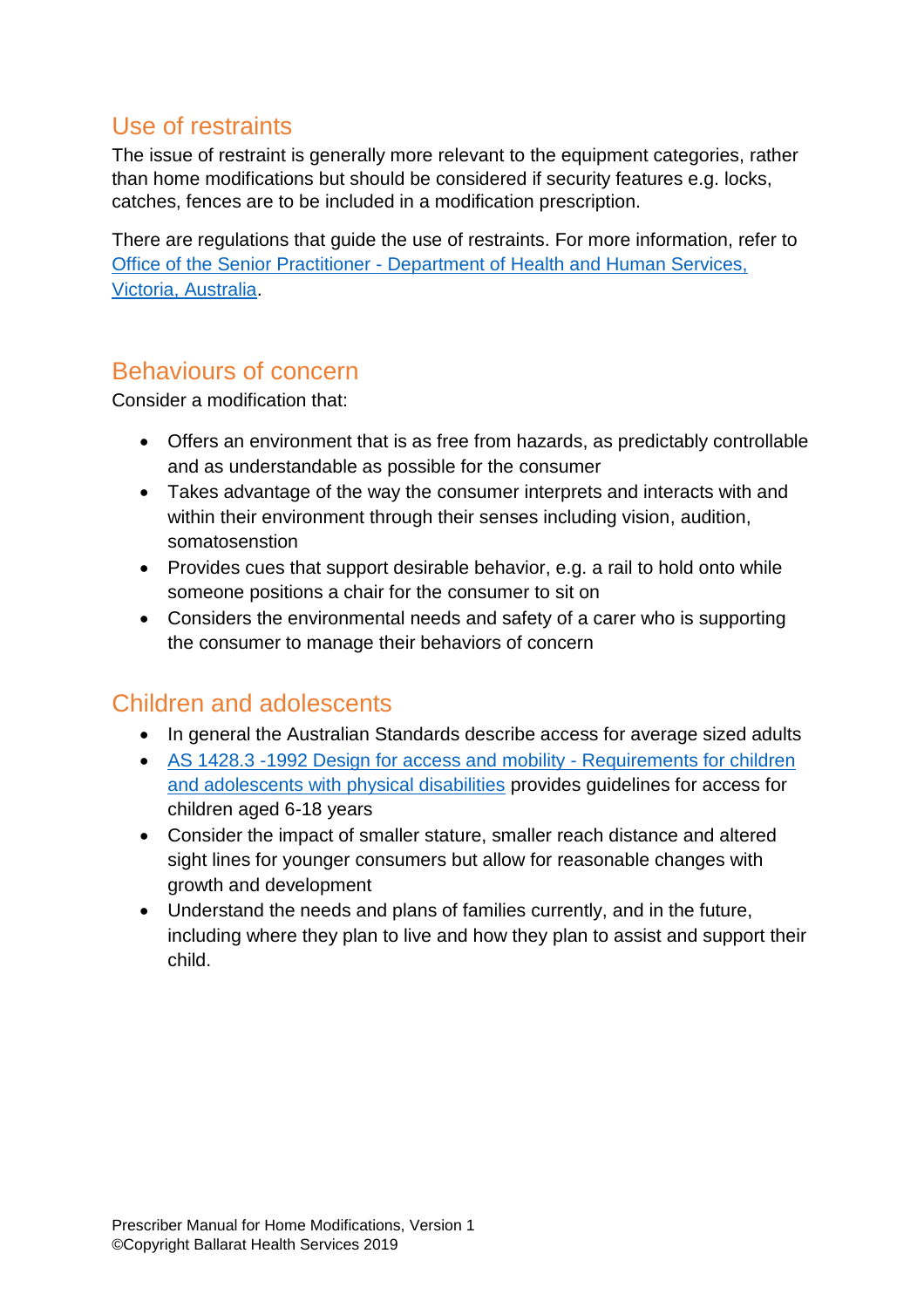#### <span id="page-7-0"></span>Bariatric needs

- Architect/Draftsperson may be able to assist in identifying appropriate solutions for consumers in this demographic
- Peninsula Health Care Network [Occupational Therapy evidence-based](https://www.homemods.info/resources/publications-by-others/inclusive-design/occupational-therapy-evidence-based-practice-guidelines-for-the-prescription-of-bariatric-home-modifications)  [practice guidelines for the prescription of bariatric home modifications.](https://www.homemods.info/resources/publications-by-others/inclusive-design/occupational-therapy-evidence-based-practice-guidelines-for-the-prescription-of-bariatric-home-modifications)

Consider:

- Wider entries and doors
- Larger circulation spaces
- Weight capacity of floors, ramps, rails and ceiling beams for hoists
- Durability of finishes, hinges and fittings
- **•** Transitions between floor surfaces/levels.

#### <span id="page-7-1"></span>Underweight/deconditioned/frail and elderly

Consider:

- Fatigue and energy conservation, i.e. efficiency of use of the proposed modification
- Weight of doors
- Distances and places to rest
- Transitions between floor surfaces/levels.

#### <span id="page-7-2"></span>Rapidly changing conditions

Consider the ways that the proposed modification will accommodate the following:

- Rate of functional change
- Fluctuations in function
- Weight change loss or gain
- Change in cognitive ability
- Change in physical ability
- Change in mental health

#### <span id="page-7-3"></span>Occupancy of the home

Consider whether the design brief is for a consumer living independently or with assistance.

Are there other people living in the home or who visit regularly?

Will the home modifications affect their use of the home?

#### **Consideration of the support person(s)**

Consider:

- Whether a support person is available and engaged to assist and if so how often and for what duration?
- The safety of the support person in the design
- Short and long-term options if a support person is unavailable.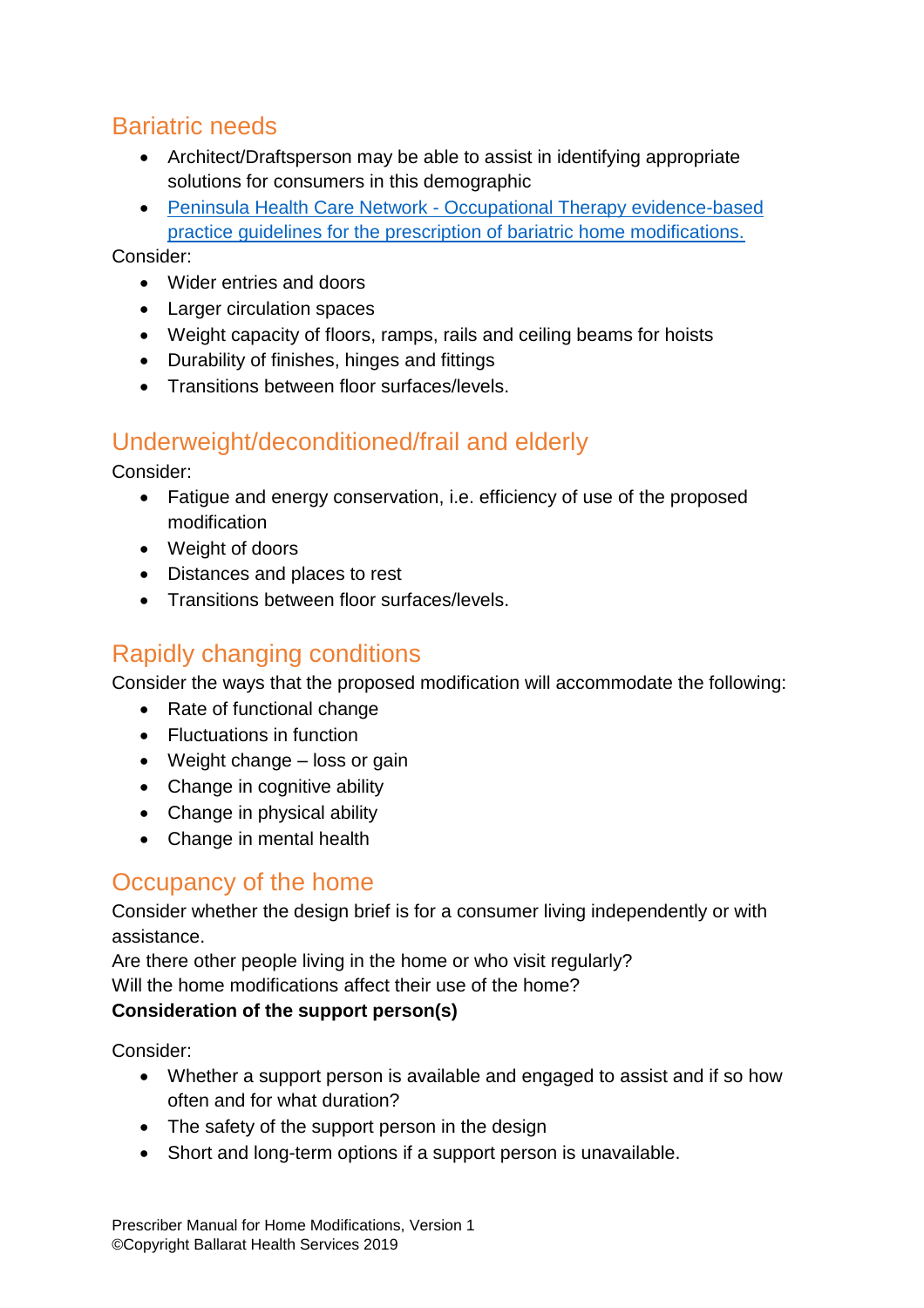#### <span id="page-8-0"></span>Cultural requirements

Consider cultural requirements that influence the design of a home modification and the way the Consumer wishes to be assisted, for example:

- Kosher Kitchen with separate utensils, food preparation and cleaning areas for meat and dairy products
- UNSW [Home modifications and inclusive design in Aboriginal housing.](http://homemods.info/Download.ashx?File=4aeb42466624a53719961b06f1c1c8e)

#### <span id="page-8-1"></span>Key life transition

Consider:

Whether the person, or their key supports, are planning or are in the process of a life transition, e.g. starting/finishing school, beginning tertiary education, beginning/returning to work, moving out of home, entering/leaving a cohabiting relationship

- Retiring, moving into aged residential support
- Whether all relevant parties agree in terms of support, finances and plans. It is important to note that the consumer is considered as the decision maker wherever possible.

### <span id="page-8-2"></span>**Preparing the SWEP application**

The creation of a good home modification application is not only founded on the consultation and agreement with the consumer and/or their representatives; but clearly defines how it is expected the consumer will use the modified environment and with what equipment and assistance/support.

The AT Practitioner should:

- Ensure that they discuss the outcome of the assessment with all relevant parties
- Familiarise themselves with the SWEP online AT Practitioner Application form
- Ensure the full name of the Proprietor(s) is known and if applicable their agent, and that they approve of the works by writing and signing their name and providing the date on the scope of works, working drawings and quotation(s)
- Consider peer review of the application, prior to submission to SWEP. If you do not have the credentialing levels to prescribe the home modification, check to see if you have another SWEP Registered AT Practitioner that can sign off on your application before requesting Clinical Advisor review.
- Provide a copy of the rates notice to SWEP to confirm property ownership.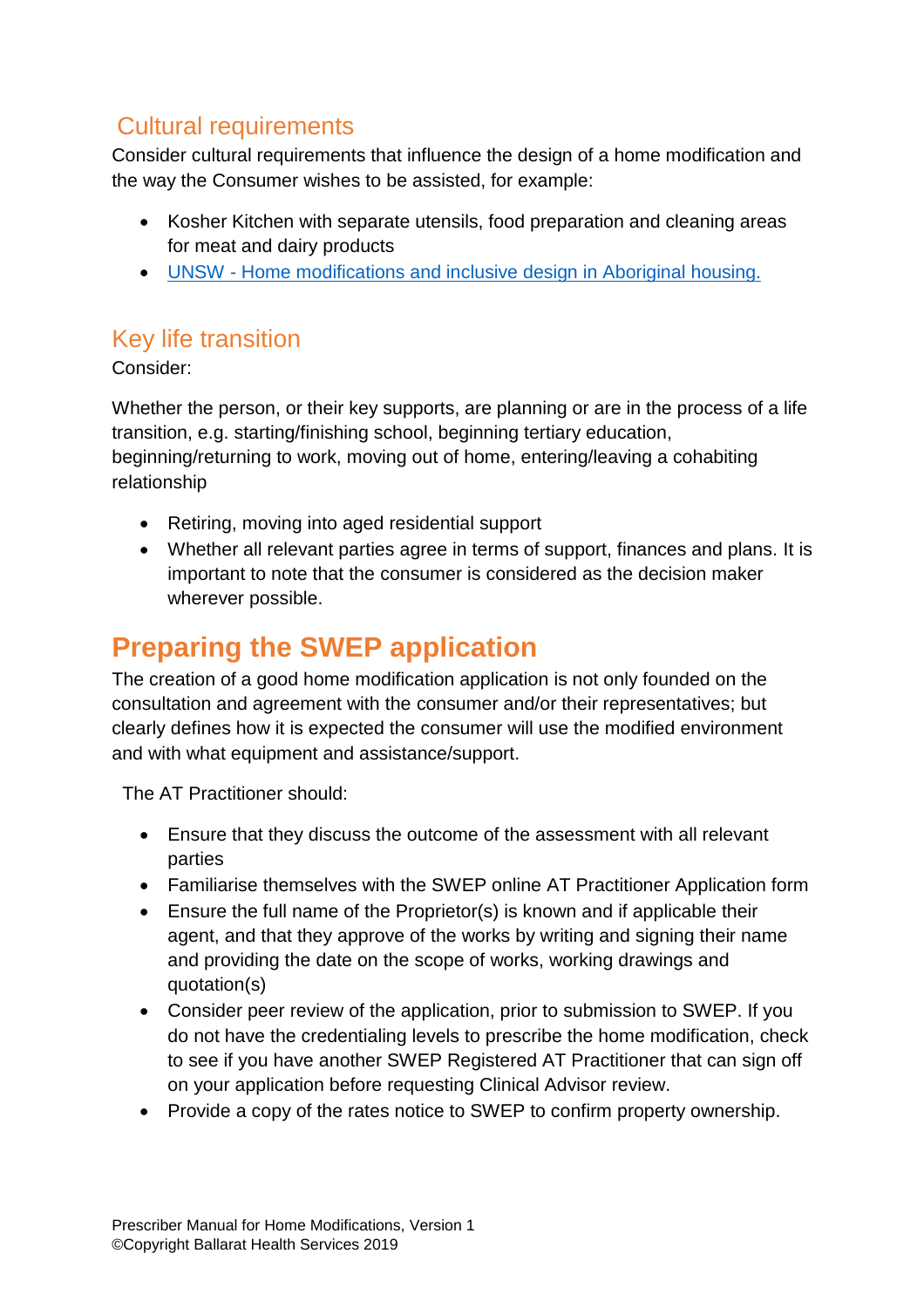### <span id="page-9-0"></span>**During construction**

It is recommended that the AT Practitioner:

- Ensures that suitable arrangements for the consumer are in place during the construction phase, e.g. area for personal hygiene and toileting, respite (SWEP do not fund costs associated with respite/potable bathrooms) following consultation with applicant, proprietor and/or carers.
- Arrange for the consumer to be informed when construction starts and concludes
- Ensure that all parties are aware that the AT Practitioner needs to be consulted during the construction phase if problems arise or if there is a need for deviation from the agreed plan
- Draftsperson/architects, engineers and builders may need advice from the AT Practitioner to ensure that any changes to the design preserve the desired functionality for the consumer.

# <span id="page-9-1"></span>**Signing off**

The AT Practitioner will:

- Ensure the builder is aware that the AT Practitioner and the proprietor both need to sign-off at completion of the home modification in order to facilitate the release of funds
- Inspect the completed home modification to ensure that it conforms to the works specified and meets the functional needs of the consumer and sign the certificate of completion to verify this
- Inform SWEP of any relevant issue that may arise and take action as appropriate to resolve the issue.

### <span id="page-9-2"></span>**Considerations**

- Careful consideration needs to be given to the appropriateness of substantial permanent modification to rented properties and factors such as any plans the consumer may have to relocate in the future. Alternate housing may be more appropriate
- Financial arrangements for top up amounts for modifications to rental properties are made between the Proprietor or their agent and the consumer. For more information see Consumer [Affairs Victoria -](https://www.consumer.vic.gov.au/housing-and-accommodation) Renting.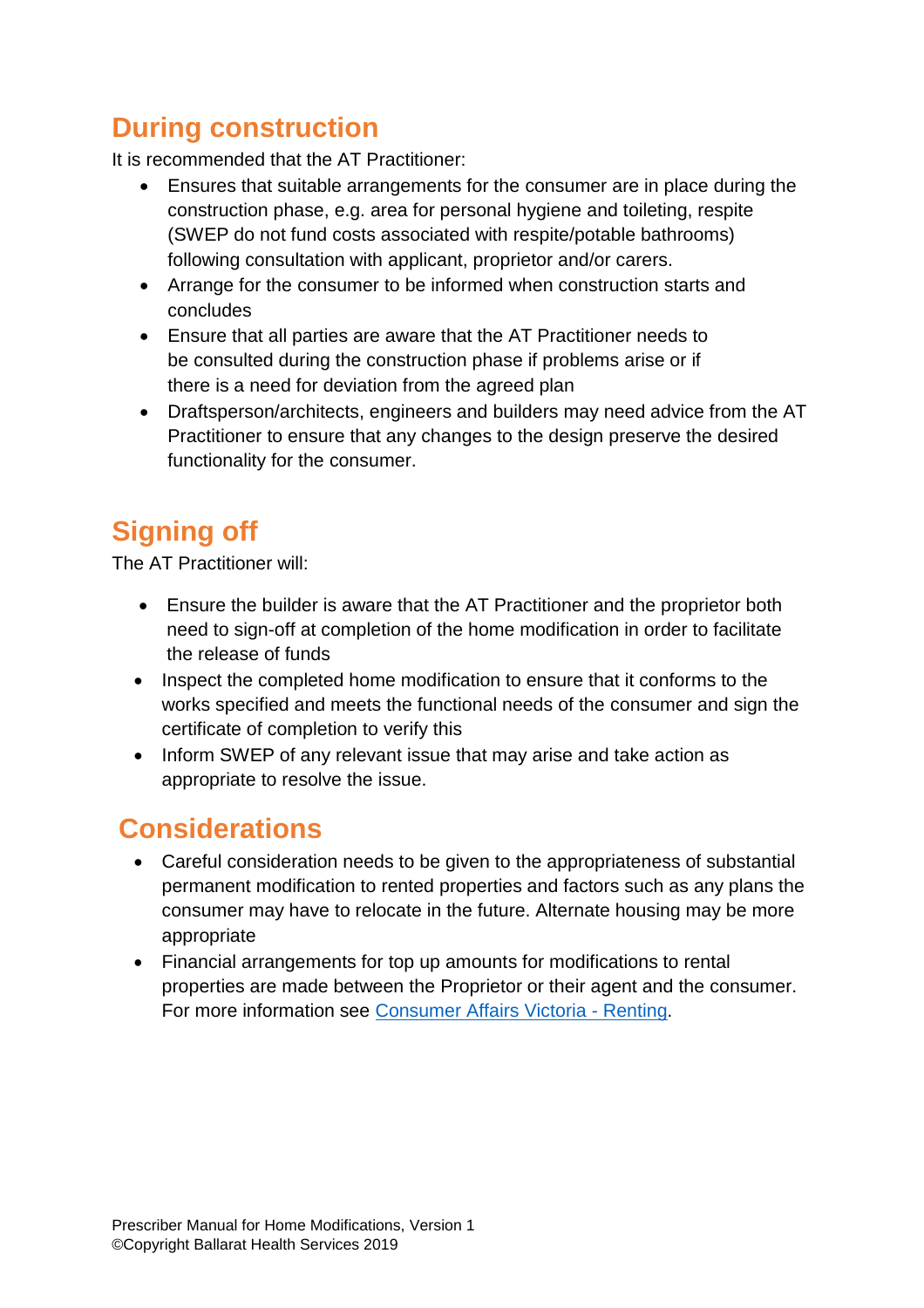### <span id="page-10-0"></span>**Compliance with Australian Standards**

#### <span id="page-10-1"></span>When do the Australian Standards apply?

Building Code of Australia (BCA) details the requirements for new construction or renovations of various classes of buildings and the requirements for compliance with the various relevant Australian Standards (AS)

Private homes are classified as "Class 1a buildings – a single dwelling being (i) a detached house or (ii) one of a group of two or more attached dwellings each

- Being a building, separated by a fire resisting wall, including a row house, terrace house, town house or villa unit"
- SWEP requires, wherever possible, that modifications subsidised by their programs comply with AS1428.1. , however compliance with AS 1428.1 is a guide only, and the application of AS must be appropriate for the consumer's functional needs
- The BCA does not require alterations to Class 1a buildings to comply with:
- AS 1428.1 [2009 Design for Access and Mobility](http://infostore.saiglobal.com/store/Details.aspx?ProductID=1378917)
- [Disability \(Access to Premises –](https://www.legislation.gov.au/Details/F2010L00668) Buildings) Standards 2010
- Remember that these standards are relevant to the "average" adult. They also do not include information specific to people with larger sized mobility aids, e.g. powered wheelchairs, scooters, bariatric equipment

*'The Standards are used as best practice guide in the design and implementation for home modifications for people that are frail aged or have a disability.'* 

A home modification application that is not compliant with the previously stated standards is required to have a written statement as to the nature of the noncompliance and an explanation of the circumstances and clinical reasoning behind the decision to propose a non-compliant solution

- If the identified solution is a modification that is not compliant with the Australian Standards, this must be validated by a **Red** AT Practitioner for SWEP funding to be made available
- A **Red** AT Practitioner that is validating/approving a home modification is doing so on the following basis:
- Compliance with the relevant Australian Standard means that the functional needs of the consumer specified in the application will not be met *and/or*
- Compliance with the relevant Australian Standard cannot be made due to the nature of and/or existing improvements or environment at the Property *and/or*
- Compliance with AS 1428.1 would impose undue hardship on the consumer/Proprietor or their agent
- A **Red** AT Practitioner is required to understand the implications of validating a home modification that is not compliant and the prescribing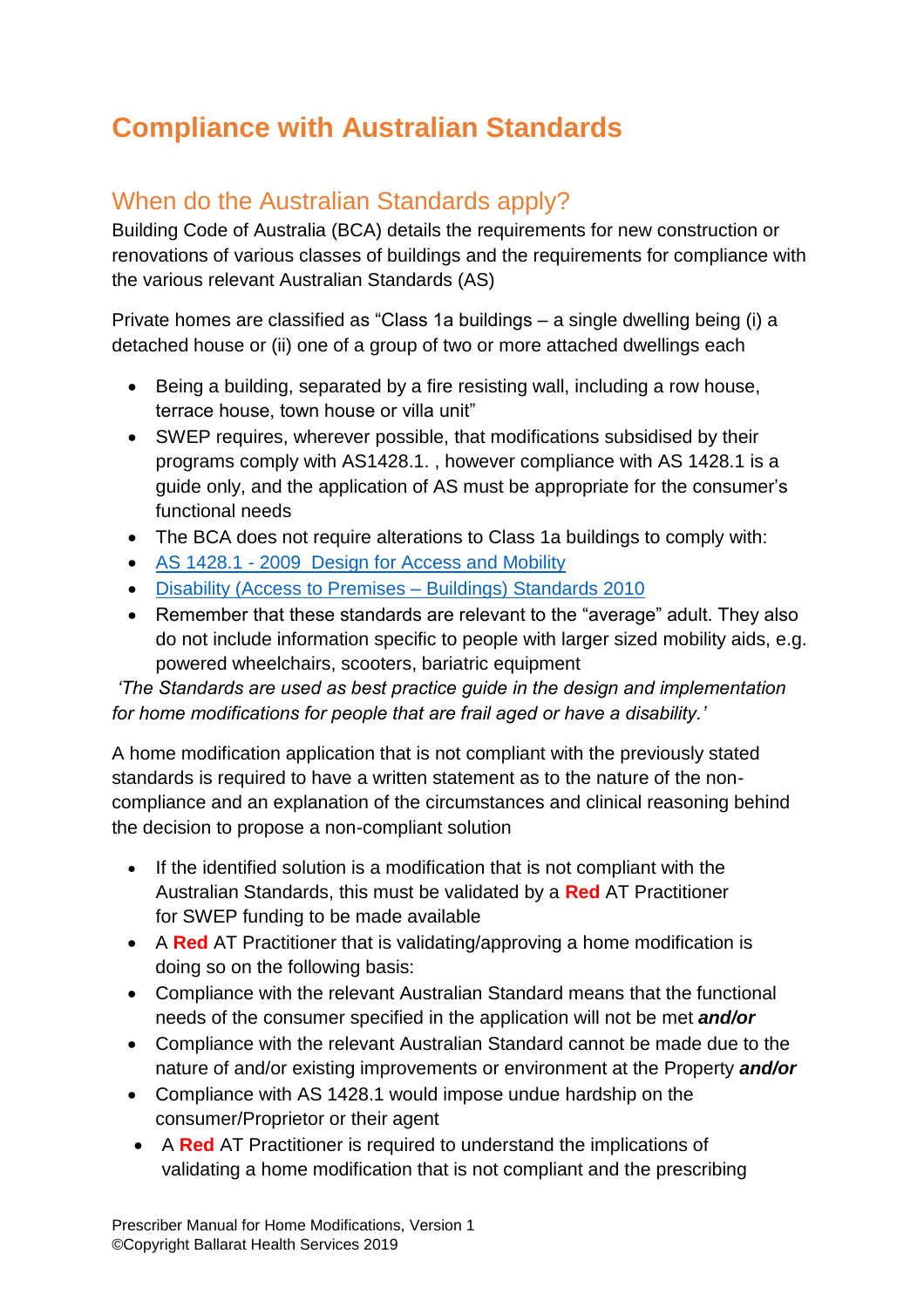AT Practitioner will ensure that the proprietor and/or consumer is aware of the risks

The AT Practitioner is strongly advised to discuss any concerns with the relevant Building Professional and/or the [Victorian Building Authority.](https://www.vba.vic.gov.au/)

For more information, refer to:

- AS 1428 (Set) [2010 Design for access and mobility Set](http://infostore.saiglobal.com/store/Details.aspx?ProductID=1407487)
- AS 4299 [1995 Australian Standard, Adaptable Housing](http://infostore.saiglobal.com/store/downloadFile.aspx?path=Previews%25%205cAs%25%205cas4000%25%205c4200%25%205c4299.pdf)
- Victorian Building Authority [Access to Buildings for People with](http://www.vba.vic.gov.au/__data/assets/pdf_file/0017/21077/PN-14-2014-Access-to-Buildings-for-People-with-a-Disability.pdf)  **[Disabilities](http://www.vba.vic.gov.au/__data/assets/pdf_file/0017/21077/PN-14-2014-Access-to-Buildings-for-People-with-a-Disability.pdf)**

## <span id="page-11-0"></span>**Assistive Equipment Consideration**

#### <span id="page-11-1"></span>Ramps

Consider:

- AS 1428.1 (2009)
- Pedestrian access from the street to the house
- The existing driveway, access to and parking for cars, motor bikes, utility vehicles and other vehicles
- Storage and access to rubbish, recycle and green waste bins
- Drainage from appliances which may create a trip hazard from discharged fluids e.g. hot water system, air conditioner unit
- Exposed ramps require a surface to reduce the possibility of people slipping.

#### <span id="page-11-2"></span>Threshold Ramps

#### <span id="page-11-3"></span>Refer AS1428.1 (2009)

Consider:

- That a landing is not required
- Consumer balance on threshold ramp when accessing door locks/handles, including stability in wheelchair, swing of the door
- If there is a step present at the entrance, a step ramp may be required (refer to the next section regarding step ramps).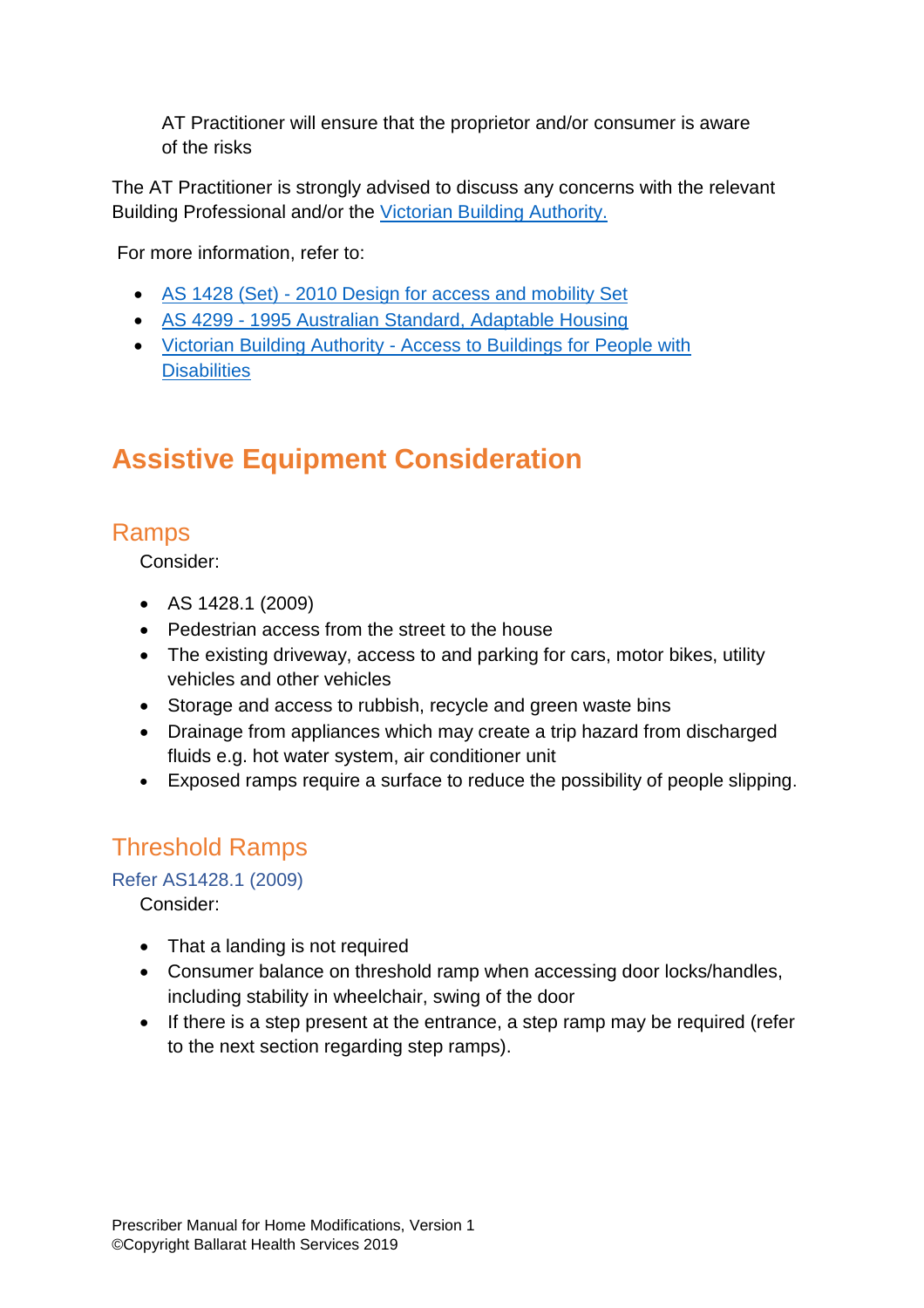#### <span id="page-12-0"></span>Step Ramps

Refer AS1428.1 (2009) Consider:

- The requirement for a landing at both top and bottom of ramp
- Required dimensions of landings differ dependent on direction of door opening
- Cross pedestrian traffic be careful not to create a trip hazard

#### <span id="page-12-1"></span>Kerb Ramps

Refer AS1428.1 (2009)

Remember:

- Refers to the ramped section of pedestrian footpath located on the land where the consumers home is
- Only eligible for SWEP subsidy if the modification is essential for access to the home.

All ramps including threshold/step/kerb ramps require regular cleaning, sweeping, checking for slip hazards, e.g. moss and mould, maintenance of loose bolts, raised nails, rotten boards or other deterioration that may cause a hazard to users.

For more information see: [Y-M. Jung and C. Bridge -](http://homemods.info/Download.ashx?File=4997845d7c4144ad9aa556e44aa71b6c) Stairs: A Summary **[Bulletin](http://homemods.info/Download.ashx?File=4997845d7c4144ad9aa556e44aa71b6c)** 

#### <span id="page-12-2"></span>Platform steps and step landings

Remember that platform steps:

- Are not steps but a series of landings
- Are not covered in AS1428.1 (2009) or the BCA
- May take up considerable space
- Are not necessarily cheaper than a ramp
- May not be the best functional option.

Possible alternatives to platform steps:

- Additional gait aid at top/bottom of steps
- Use/modify alternate entrance
- Ramp
- Platform lift/stair lift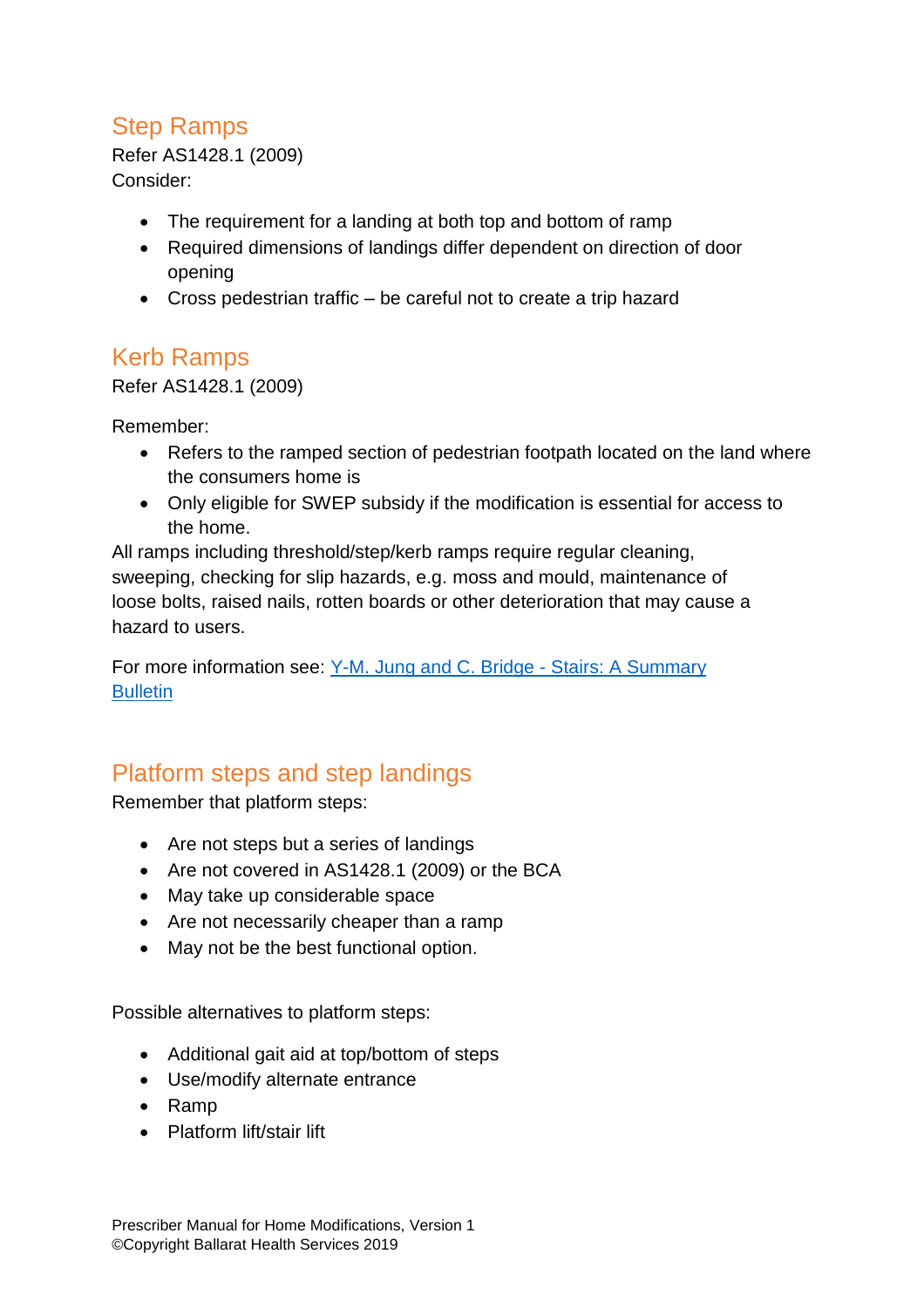Elements to consider:

#### Person

- Ability to manage a step
- Height of step they can manage (BCA: steps min 115mm max 190mm).
- Total footprint of the person and mobility aid
- Reliance on use of rail(s) or aid on the step
- Ability of the consumer or carer to lift the mobility aid up or down one or more steps
- Likelihood of future decline in mobility
- Other users

#### **Environment**

- Availability of sufficient space to fit required number of steps (dependent on footprint and total rise)
- Steps must be consistent in dimensions, i.e. height, depth and width
- Avoid making a trip hazard for consumer, others in the house or people using this entrance
- Steps to have nosing
- Materials will be slip resistant
- Position and exposure to the elements
- Ongoing maintenance
- Other users

#### <span id="page-13-0"></span>Useful references for ramps:

[https://www.cmhc-schl.gc.ca/en/Data-and-Research/Publications-and-](https://www.cmhc-schl.gc.ca/en/Data-and-Research/Publications-and-Reports/Accessible-Housing-by-Design-Ramps)[Reports/Accessible-Housing-by-Design-Ramps](https://www.cmhc-schl.gc.ca/en/Data-and-Research/Publications-and-Reports/Accessible-Housing-by-Design-Ramps)

<http://stopfalls.org/>

[The Home Wheelchair Ramp Project \(US\)](http://www.klownwerkz.com/ramp/)

United States Access Board - [Review of Technical Requirements for Ramps](https://www.access-board.gov/guidelines-and-standards/buildings-and-sites/about-the-ada-standards/background/proposed-ada-and-aba-accessibility-guidelines/part-iii-technical-requirements) 

Y.M. Jung, C. Bridge, S. Miller - [Cost-Benefit Analysis of Ramps versus Lifts.](file://///SRV-NAS-04/User$/narelleh/My%20Documents/Custom%20Office%20Templates)

#### <span id="page-13-1"></span>**Hoists**

See the [SWEP Prescriber Manual for Transfers, Hoists and Slings](https://swep.bhs.org.au/precriber-manuals.php) for details.

Ceiling hoists, including tracking are not funded as part of the home modifications application. Visit the [SWEP webpage](https://swep.bhs.org.au/) for more information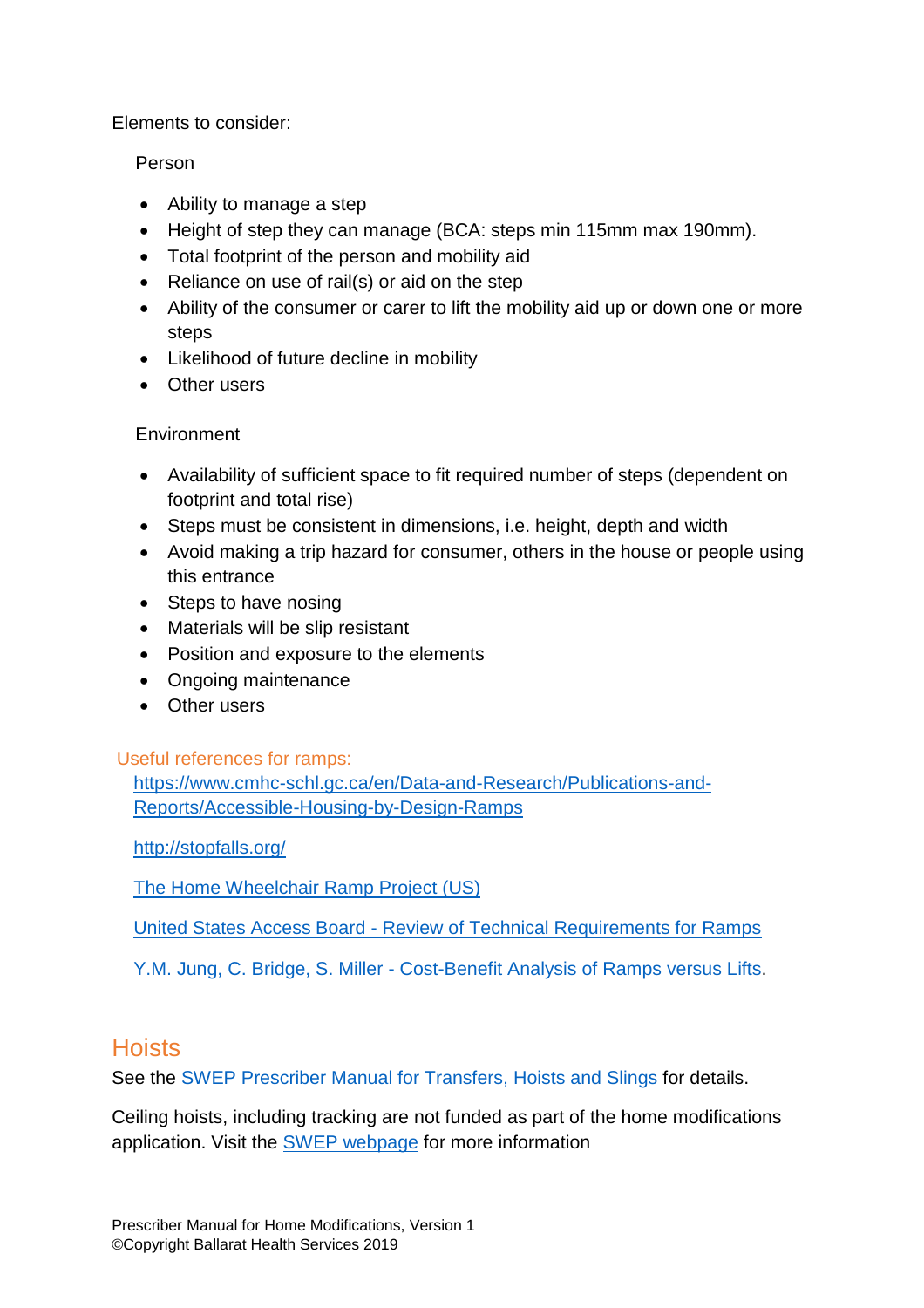#### <span id="page-14-0"></span>Bathroom design

For more information refer to the online references at the end of this manual.

#### <span id="page-14-1"></span>Electrical standards

For more information:

J. Quinn & C Bridge - [Summary Bulletin: Electrical Safety in the Bathroom 2nd ed.](http://www.homemods.info/Download.ashx?File=48979d6cbb3644fdae198b9a888734)

#### **[AS/NZS 3000:2007](http://infostore.saiglobal.com/store/details.aspx?ProductID=366926)**

**Vanity units** (A&EP do not fund cupboards around vanity basins)

Consider:

- Construction to allow wheelchair access
- Knee/toe clearance
- Insulation on plumbing to reduce burns risk for consumers with decreased sensation

#### <span id="page-14-2"></span>Level entry showers

SWEP provides funding towards home modifications for level entry showers. These include the prescription of shower bases for the formation of a level entry shower or a less expensive option of a shower base insert. Consider location of the floor outlet (side, middle, grate etc.).

#### <span id="page-14-3"></span>Flooring

For more information:

Australian Standards Committee - [Guide to the Specification and testing of slip](http://www.floorsliptest.com.au/stadnards-australia-handbook-hb-198-2014/)  [resistance of pedestrian surface materials \(HB 198:2014\)](http://www.floorsliptest.com.au/stadnards-australia-handbook-hb-198-2014/)

K.Whitfield, C. Bridge & S. Mathews - [Coatings: Evidence Based Research:](https://www.homemods.info/resources/hminfo-research-publications/evidence/coatings-evidence-based-research-selecting-coatings-for-tiled-floors)  [Selecting Coatings for Tiled Floors.](https://www.homemods.info/resources/hminfo-research-publications/evidence/coatings-evidence-based-research-selecting-coatings-for-tiled-floors)

#### <span id="page-14-4"></span>Hot water

Consider

Thermostatic mixing valve (Temperature Limiting Device)

#### **[AS/NZS 3500 Set \(Parts 0-5\): 2013](http://infostore.saiglobal.com/store/details.aspx?ProductID=1624672)**.

For more information:

P. Carnemolla & C. Bridge - [Summary Bulletin: Regulatory Requirements for](https://www.homemods.info/resources/hminfo-research-publications/summary/summary-bulletin-regulatory-requirements-for-controlling-water-temperature-in-bathrooms)  [Controlling Water Temperature in Bathrooms](https://www.homemods.info/resources/hminfo-research-publications/summary/summary-bulletin-regulatory-requirements-for-controlling-water-temperature-in-bathrooms)

[Victorian Building Authority -](http://www.vba.vic.gov.au/__data/assets/pdf_file/0018/21267/Hot-water-safety.pdf) About...Hot water safety.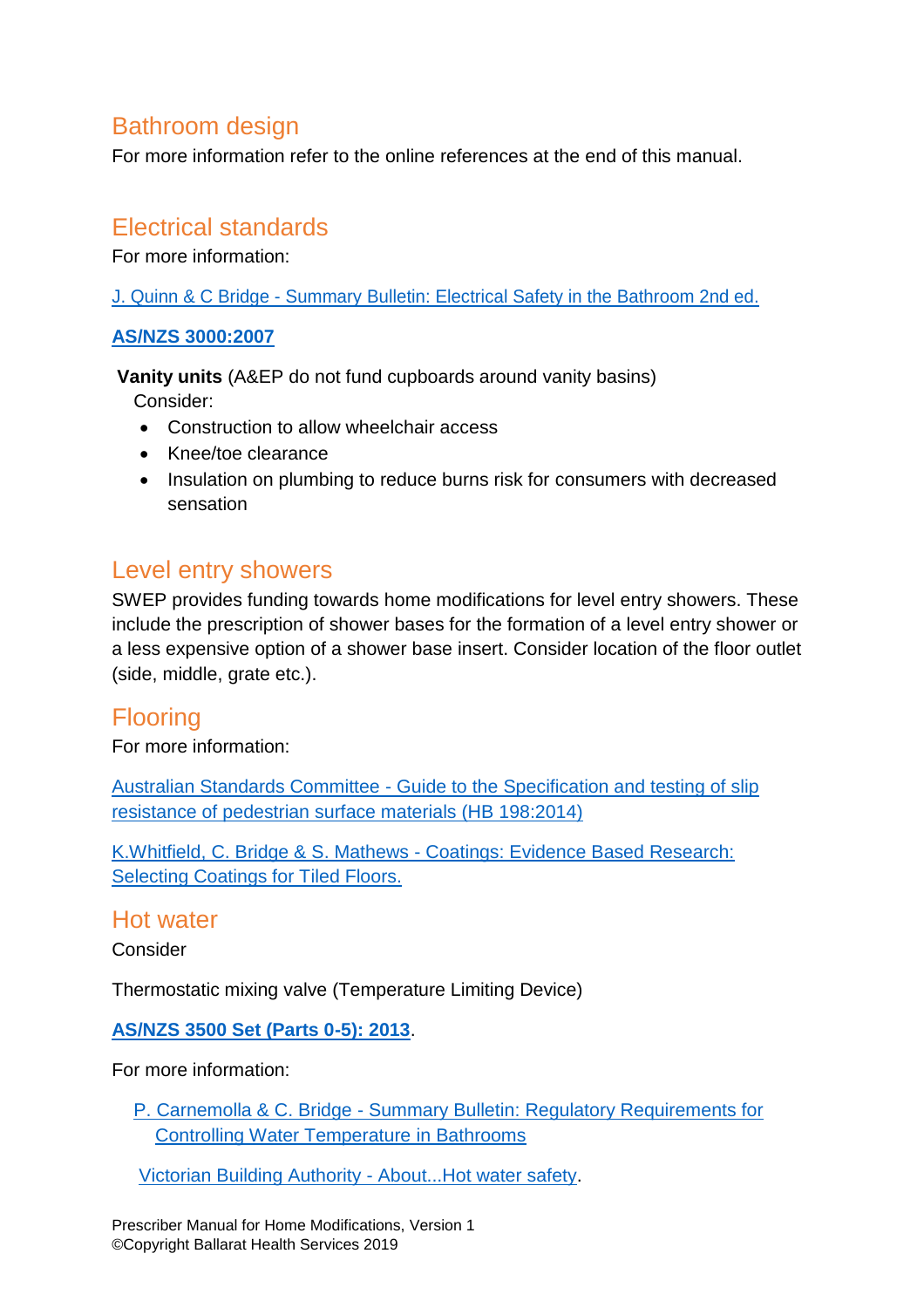#### <span id="page-15-0"></span>Kitchen design

Consider:

- Access to sink bowl depth
- Reach to taps and type of taps used e.g. lever or quarter turn lever taps
- Height of work surfaces
- Access to fridge, pantries, dishwasher, oven, microwave and cooktop
- Lighting and access to power points, switches.

For more information:

- Refer to the online references at the beginning of this manual
- Refer to the funded products and when they might be prescribed (Child and Adult) at the end of this manual
- [Inclusive Design and Environment Access](http://udeworld.com/Publications/presentations/idea_allegany_oct2010_kitchens.pdf) Inclusive Design of Kitchens.

#### <span id="page-15-1"></span>Laundry design

Consider:

- Access to washing machine and drier including reach to controls
- Access to trough bowl depth
- Reach to taps and type of taps used e.g. lever or quarter turn lever taps
- Height of work surfaces
- Access to clothes rack and to external clothesline
- Laundries are often more confined or narrow spaces. Consideration for door swing and turning capacity is required

For more information:

- Refer to the online references at the beginning of this manual
- Refer to the funded products and when they might be prescribed (Child and Adult) at the end of this manual
- Australian Standards: 1428.2 (1992) and 4299 (1995).

#### <span id="page-15-2"></span>**Pick list codes**

All modifications administered by SWEP use a unique identification pick list code. This code defines the requested modification. Please refer to <https://swep.bhs.org.au/picklists-catalogue.php>

#### **Please note:**

It is the responsibility of the AT Practitioner to justify the prescription of all items based on the consumer's needs as a person who is frail aged and/or has a disability.

SWEP will only fund what is required and not what is wanted or desired. This manual used pictures for illustration purposes only and the AT Practitioner is not limited to the items displayed in the manual.

 This manual used pictures for illustration purposes only and the AT Practitioner is not limited to the items displayed in the manual.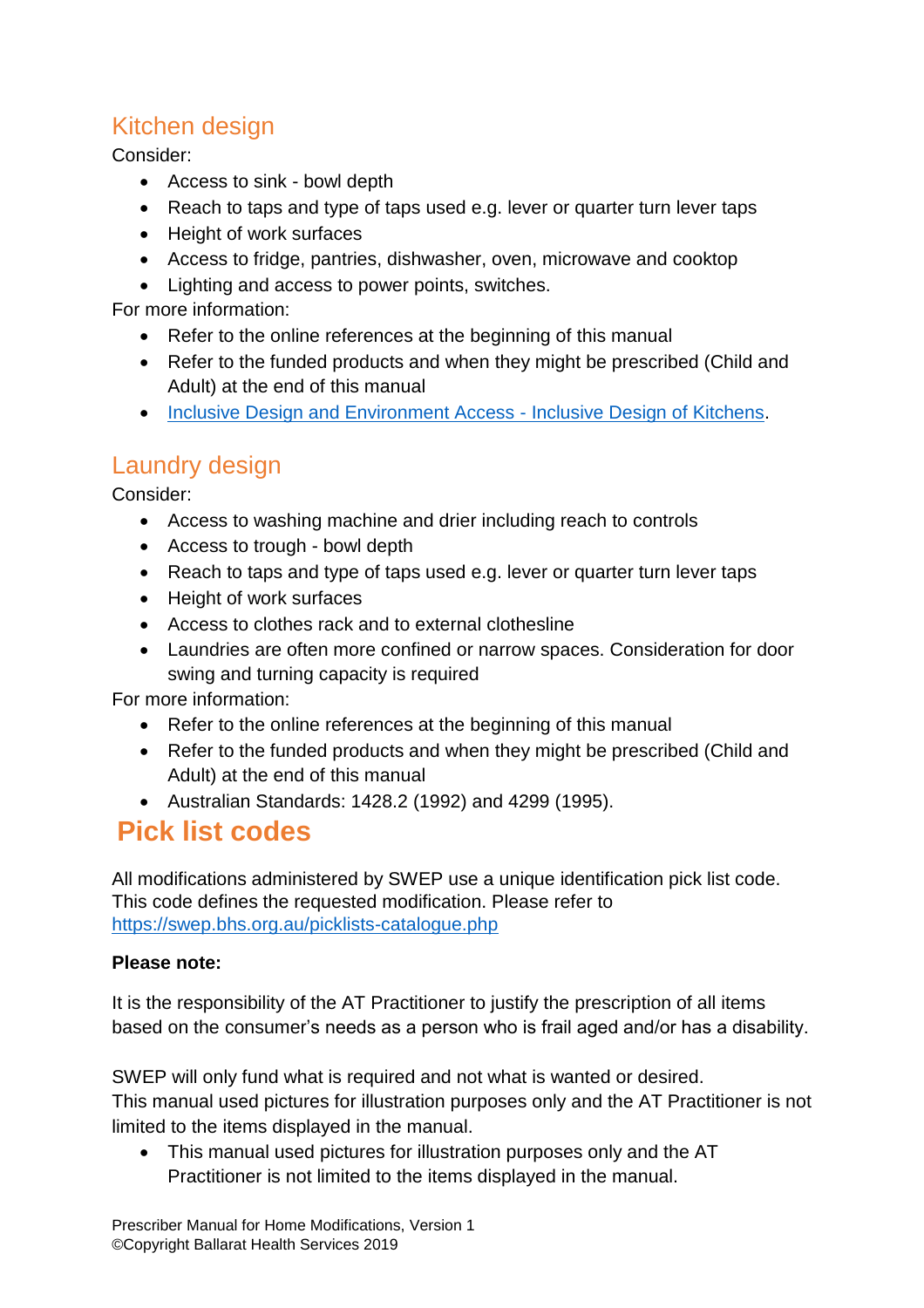### **Funded products and when they might be prescribed (Child and Adult)**

(Please note, Pictures are for demonstration purposes only)

<span id="page-16-0"></span>

| <b>Assistive Technology</b> |                                                                                                                                                                  |                                                                                                                                                                                                                                                                                                                                                                                                                                                           |
|-----------------------------|------------------------------------------------------------------------------------------------------------------------------------------------------------------|-----------------------------------------------------------------------------------------------------------------------------------------------------------------------------------------------------------------------------------------------------------------------------------------------------------------------------------------------------------------------------------------------------------------------------------------------------------|
| Item name                   | <b>Description</b>                                                                                                                                               | <b>Factors to Consider</b>                                                                                                                                                                                                                                                                                                                                                                                                                                |
| <b>Bidets attachment</b>    | Fits onto existing toilet<br>$\bullet$<br>Replaces existing toilet seat                                                                                          | Check compatibility with current toilet and<br>plumbing<br>Power outlet is required<br>Item requires plumbing for attachment<br>(similar to first point)<br>Consideration is required if a backflow valve<br>is required (consult builder)<br>Need for warm or cold water for washing<br>Consider if a drying feature is required<br>Can installation be completed by consumer<br>/support person or does this need to be<br>installed by a professional? |
| <b>Bidet toilet suite</b>   | Automatically cleans consumer following<br>$\bullet$<br>toileting, who may not able to do so<br>otherwise<br>Stand-alone unit which is separate to the<br>toilet | Need for warm or cold water for washing<br>Is drying feature also required?<br>Check plumbing and electrical requirements<br>Consider compatibility with other equipment<br>items (e.g. over toilet frame)                                                                                                                                                                                                                                                |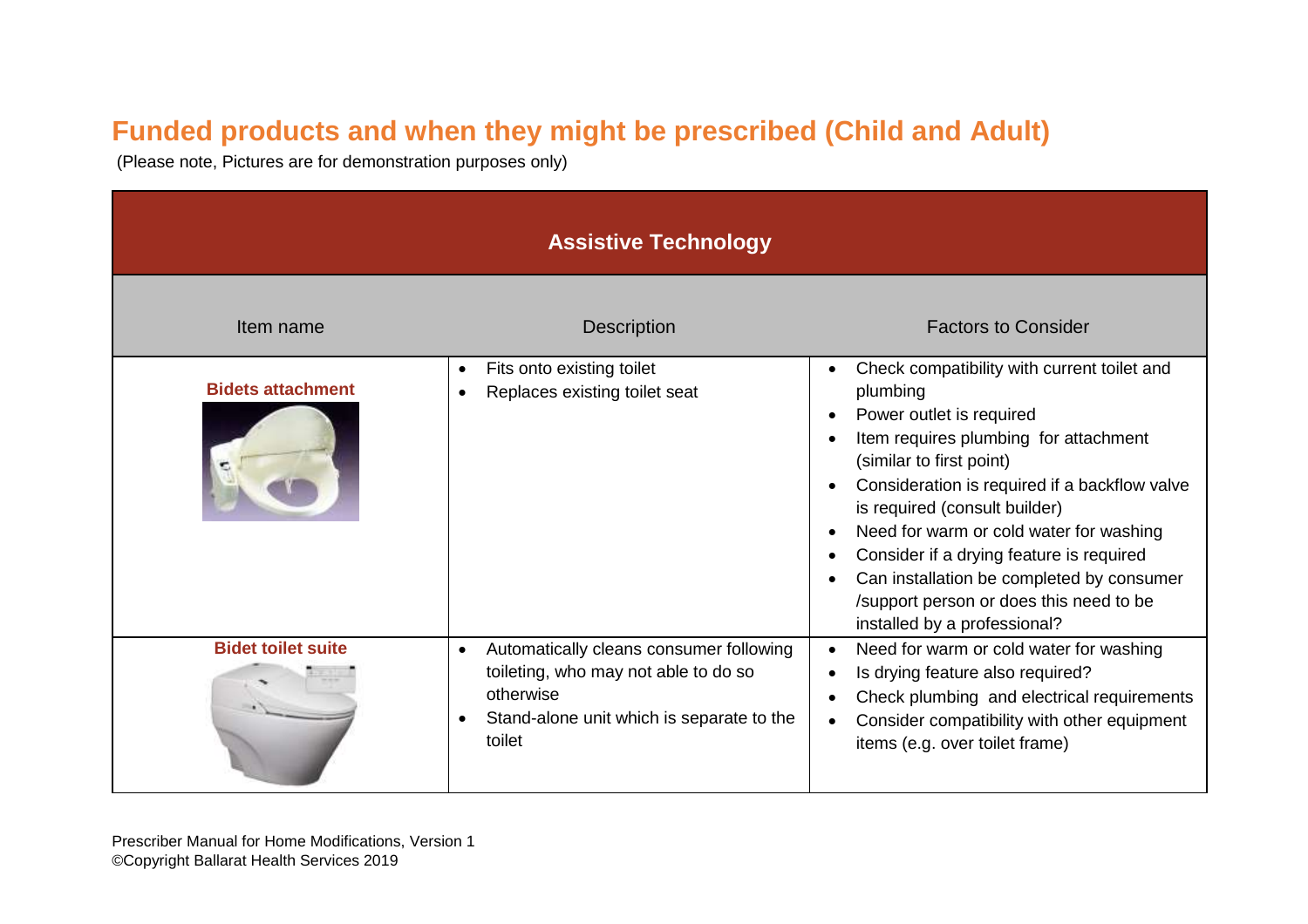| Item name                        | <b>Description</b>                                                                                                                                                                                                                                                                                   | <b>Factors to Consider</b>                                                                                                                                                                                                                                                                                                                                                                                                                |
|----------------------------------|------------------------------------------------------------------------------------------------------------------------------------------------------------------------------------------------------------------------------------------------------------------------------------------------------|-------------------------------------------------------------------------------------------------------------------------------------------------------------------------------------------------------------------------------------------------------------------------------------------------------------------------------------------------------------------------------------------------------------------------------------------|
| <b>Toilet support rails</b>      | Bilateral horizontal rails that the user<br>$\bullet$<br>pushes down on both rails to aid in sitting<br>to standing or are used to assist in<br>guiding the user from standing to sitting                                                                                                            | Multiple finishes are available in stainless steel<br>$\bullet$<br>or powder coating<br>Are clamped to the bowl as a semi-permanent<br>$\bullet$<br>fixture<br>Consider rails and surrounding walls. Is there<br>$\bullet$<br>a risk of entrapment between the rail and the<br>wall?                                                                                                                                                      |
| <b>Water closet modification</b> | Any modifications to the room that a toilet $\vert \bullet \vert$<br>$\bullet$<br>and/or hand basin is located in<br>Excludes rooms that has a shower or<br>$\bullet$<br>bath<br>The builder will provide a detailed<br>quotation listing all items and labour<br>required for the home modification | Consider other items in the room such as a<br>hand basin and how this may impact with a<br>gait aid<br>Can an over toilet frame, toilet support rails<br>$\bullet$<br>and/or a spacer be used?<br>Often for water closets the door swings into<br>$\bullet$<br>the room. Is there a possibility that the<br>consumer will fall inside the room against a<br>closed door? How will this risk be managed?<br>Selected as a stand-alone item |
| <b>Hand rail</b>                 | Rails used for stabilizing support or within<br>$\bullet$<br>circulation areas<br>Refer to AS 1428.1(2009) for definitions<br>and standards for size and configurations                                                                                                                              | Material & Length required<br>$\bullet$<br>Coating - slip resistance, colour contrast<br>$\bullet$<br>Consumer grip and reach<br>$\bullet$<br>Weight of Consumer vs. working load of rail<br>Plumbing, electrical and stud location in wall<br>$\bullet$<br>Standard rail sizes include, 300, 450, 600,<br>750 and 900 mm                                                                                                                 |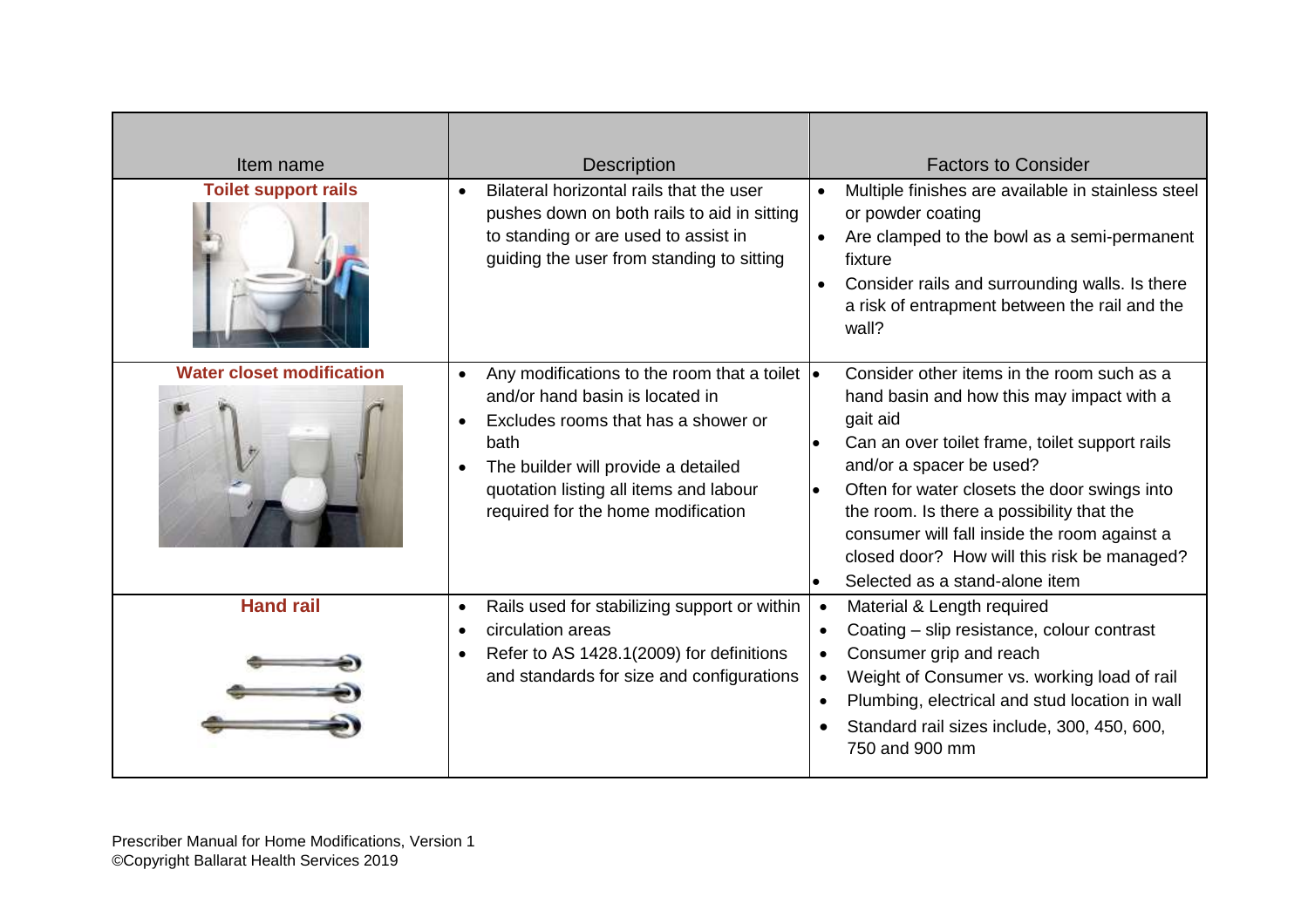| Item name                                                  | <b>Description</b>                                                                                                 | <b>Factors to Consider</b>                                                                                                                                                                                                                                                                                                                                                                                                                                                                      |
|------------------------------------------------------------|--------------------------------------------------------------------------------------------------------------------|-------------------------------------------------------------------------------------------------------------------------------------------------------------------------------------------------------------------------------------------------------------------------------------------------------------------------------------------------------------------------------------------------------------------------------------------------------------------------------------------------|
| <b>Shelving where it facilitates wheel</b><br>chair access | Shelving can be located anywhere within<br>a household for essential access by a<br>person that uses a wheel chair | Height and access from both standing and<br>$\bullet$<br>seated position<br>Functional reach range of wheelchair user<br>$\bullet$<br>Functional reach range of other household<br>$\bullet$<br>residents                                                                                                                                                                                                                                                                                       |
| <b>Switchcock for hand held shower</b>                     | Are used to divert the flow of water away<br>from the fixed shower rose to the hand<br>held shower                 | Distance from electrical outlets<br>$\bullet$<br>The lever on the switchcock to divert water<br>$\bullet$<br>may be difficult for people with decreased grip<br>or strength to use<br>Mounting height and access from both<br>$\bullet$<br>standing and seated position<br>Functional reach range of other household<br>$\bullet$<br>residents<br>This item is only available on its own as an<br>$\bullet$<br>Option A item and can be selected with a<br>hand held shower as an Option B item |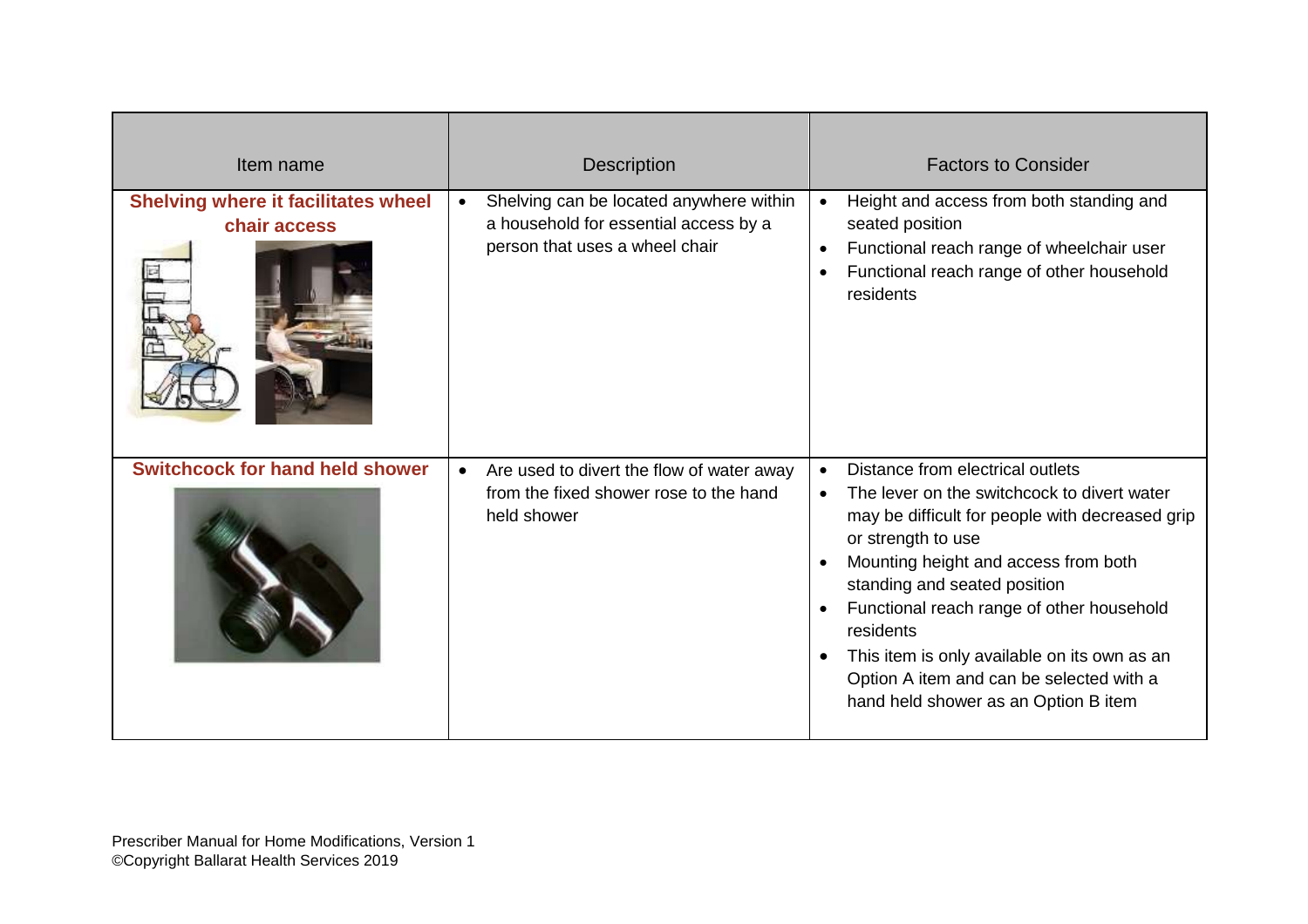| Item name               | <b>Description</b>                                                                                                                                                                                                                                            | <b>Factors to Consider</b>                                                                                                                                                                                                                                                                                                                                                                                                                                                                                                                                  |
|-------------------------|---------------------------------------------------------------------------------------------------------------------------------------------------------------------------------------------------------------------------------------------------------------|-------------------------------------------------------------------------------------------------------------------------------------------------------------------------------------------------------------------------------------------------------------------------------------------------------------------------------------------------------------------------------------------------------------------------------------------------------------------------------------------------------------------------------------------------------------|
| <b>Hand held shower</b> | Extension hose replaces fixed shower<br>$\bullet$<br>rose<br>Has the ability to direct the water to<br>$\bullet$<br>different areas of the body to assist with<br>cleaning                                                                                    | Distance from electrical outlets (consult<br>$\bullet$<br>builder)<br>Mounting height and access from both<br>standing and seated position<br>Functional reach range of other household<br>$\bullet$<br>residents<br>Likelihood of consumer to use hand held<br>$\bullet$<br>shower rail as support (if included)<br>Usually not compatible with older style gravity-<br>fed hot water systems (consult builder)<br>Can be fitted with a switchcock that allows<br>water to be sent to 1 of 2 shower heads<br>available (i.e. standard fixed and hand-held) |
| <b>Taps</b>             | The items must be considered as<br>$\bullet$<br>specialized hardware that is designed to<br>assist with functional ability of a person<br>with a disability<br>May include single projection taps with<br>long handle such as lever taps<br>Two taps included | Consider tap turner first<br>$\bullet$<br>Consider quarter turn capstan washers as well<br>$\bullet$<br>Clearance behind/in front of lever for hand<br>$\bullet$<br>access<br>Functional reach range of Consumer<br>$\bullet$<br>Can be used for basin, sink, trough or shower<br>$\bullet$                                                                                                                                                                                                                                                                 |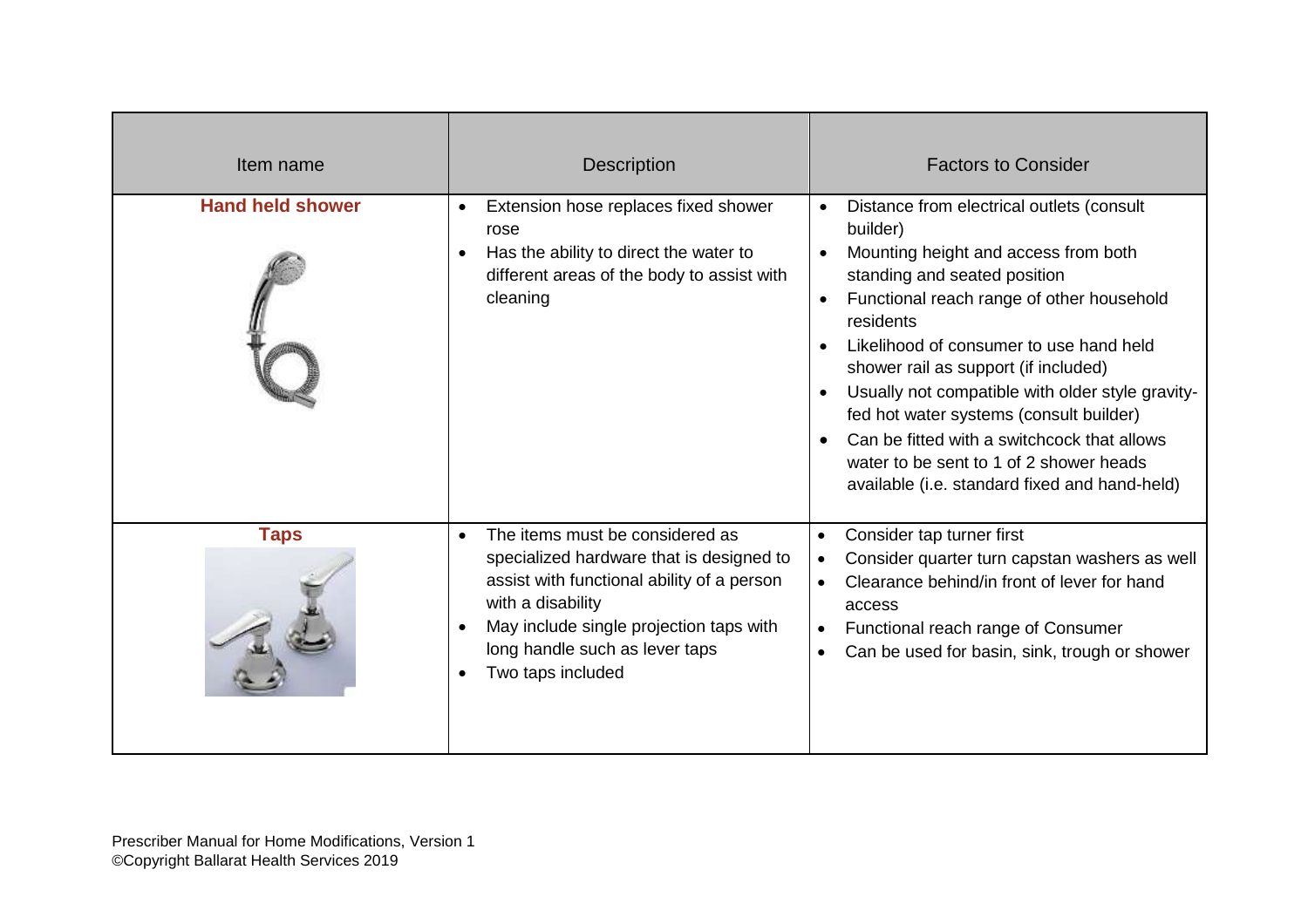| Item name                                                    | <b>Description</b>                                                                                                  | <b>Factors to Consider</b>                                                                                                                                                                                                                                                                                                                                                                                                                                                                                        |
|--------------------------------------------------------------|---------------------------------------------------------------------------------------------------------------------|-------------------------------------------------------------------------------------------------------------------------------------------------------------------------------------------------------------------------------------------------------------------------------------------------------------------------------------------------------------------------------------------------------------------------------------------------------------------------------------------------------------------|
| <b>Thermostatic mixing valve</b>                             | Devices fitted to limit the temperature of<br>$\bullet$<br>either a single or multiple outlet within a<br>household | Appropriate water temperature<br>Concealed vs. exposed models<br>What outlets need to be controlled?<br>Consider tap style to be used to further<br>minimize scalding risk<br>Usually not compatible with gravity-fed hot<br>water systems<br>Do not turn temperature down on hot water<br>service as this increases the risk of bacteria<br>breeding in tank                                                                                                                                                     |
| <b>Hand basin where it facilitates</b><br>wheel chair access | Usually mounted to the wall to allow a<br>$\bullet$<br>wheel chair to be positioned underneath<br>the basin         | Is there adequate space to place toiletries at<br>$\bullet$<br>the location of the basin?<br>What storage is required at basin?<br>$\bullet$<br>Appropriate height from the ground<br>$\bullet$<br>Obstacles under the basin which may<br>$\bullet$<br>impede the consumer access to the basin,<br>such as pipes, waste trap<br>Consider a single mixer tap or taps<br>٠<br>Clinical need for a sensor operated water flow<br>and or at a set temperature<br>Can be provided with an overflow design<br>$\bullet$ |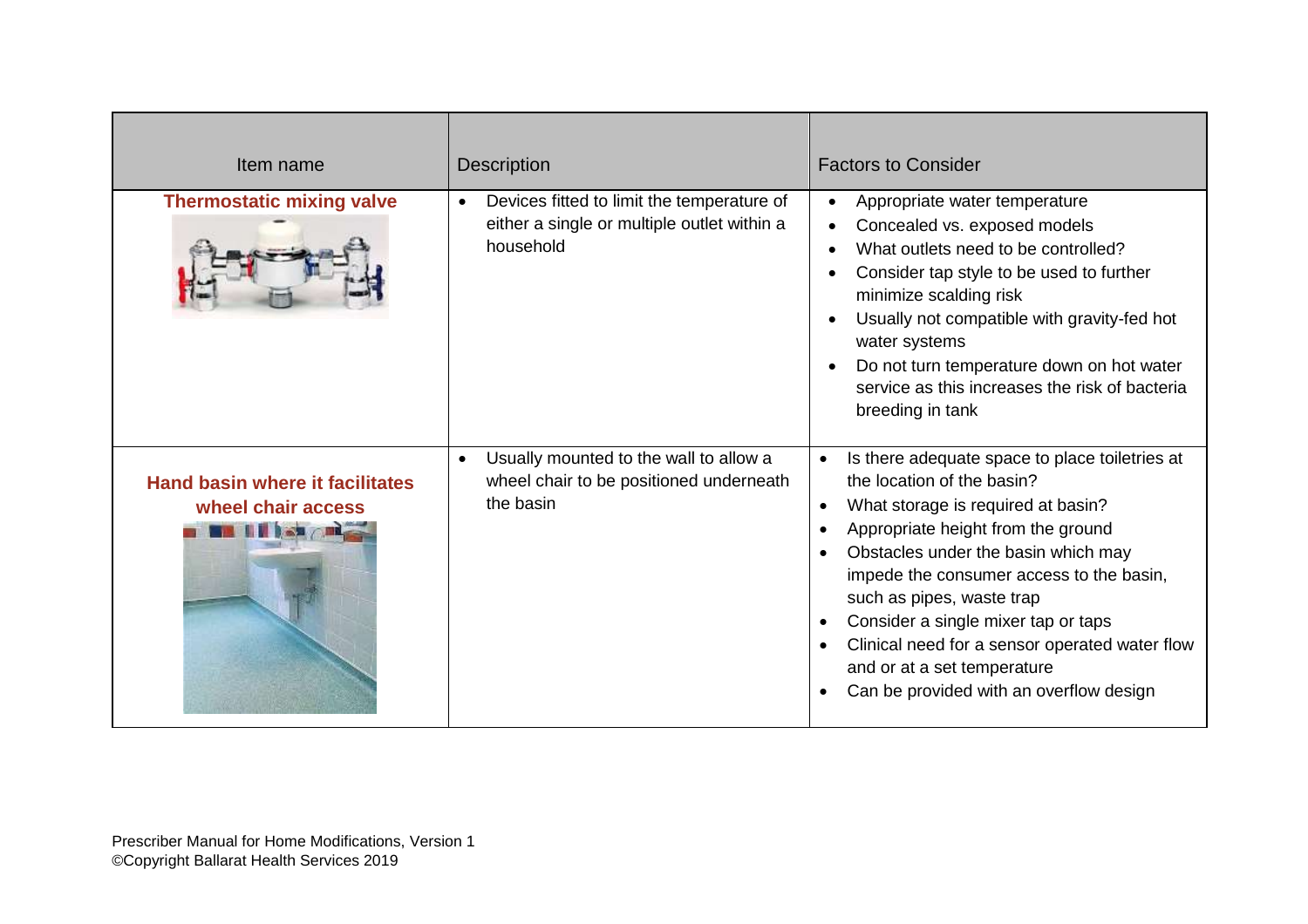| Item name                    | <b>Description</b>                                                                                                                                                                                                                                                                                                                   | <b>Factors to Consider</b>                                                                                                                                                                                                                                                                                                                                                                                                                                                                                                                                                                                                                                                                                                             |
|------------------------------|--------------------------------------------------------------------------------------------------------------------------------------------------------------------------------------------------------------------------------------------------------------------------------------------------------------------------------------|----------------------------------------------------------------------------------------------------------------------------------------------------------------------------------------------------------------------------------------------------------------------------------------------------------------------------------------------------------------------------------------------------------------------------------------------------------------------------------------------------------------------------------------------------------------------------------------------------------------------------------------------------------------------------------------------------------------------------------------|
| <b>Bathroom modification</b> | Includes a modification that includes a<br>$\bullet$<br>combination of a toilet, basin, shower,<br>and flooring modifications<br>The builder will itemise the works<br>required on the quotation<br>The builder will provide a detailed<br>$\bullet$<br>quotation listing all items and labour<br>required for the home modification | See AS 1428.1(2009) for recommended<br>$\bullet$<br>dimensions and set-up<br>Size/weight of consumer and their equipment<br>$\bullet$<br>Floor gradient required for drainage<br>$\bullet$<br>Doorway width requirements<br>$\bullet$<br>Height of toilet<br>$\bullet$<br>Placement of grab/hand rails<br>$\bullet$<br><b>Ventilation needs</b><br>$\bullet$<br>Access to taps/basin - knee/toe clearance,<br>$\bullet$<br>height and fixture type<br>Seating needs within shower area<br>$\bullet$<br>Placement of curtain/screen<br>$\bullet$<br>Circulation space<br>$\bullet$<br>A&EP will not fund relocation of an<br>outside toilet just because it is a separate to<br>the home<br>Selected as a stand-alone item<br>$\bullet$ |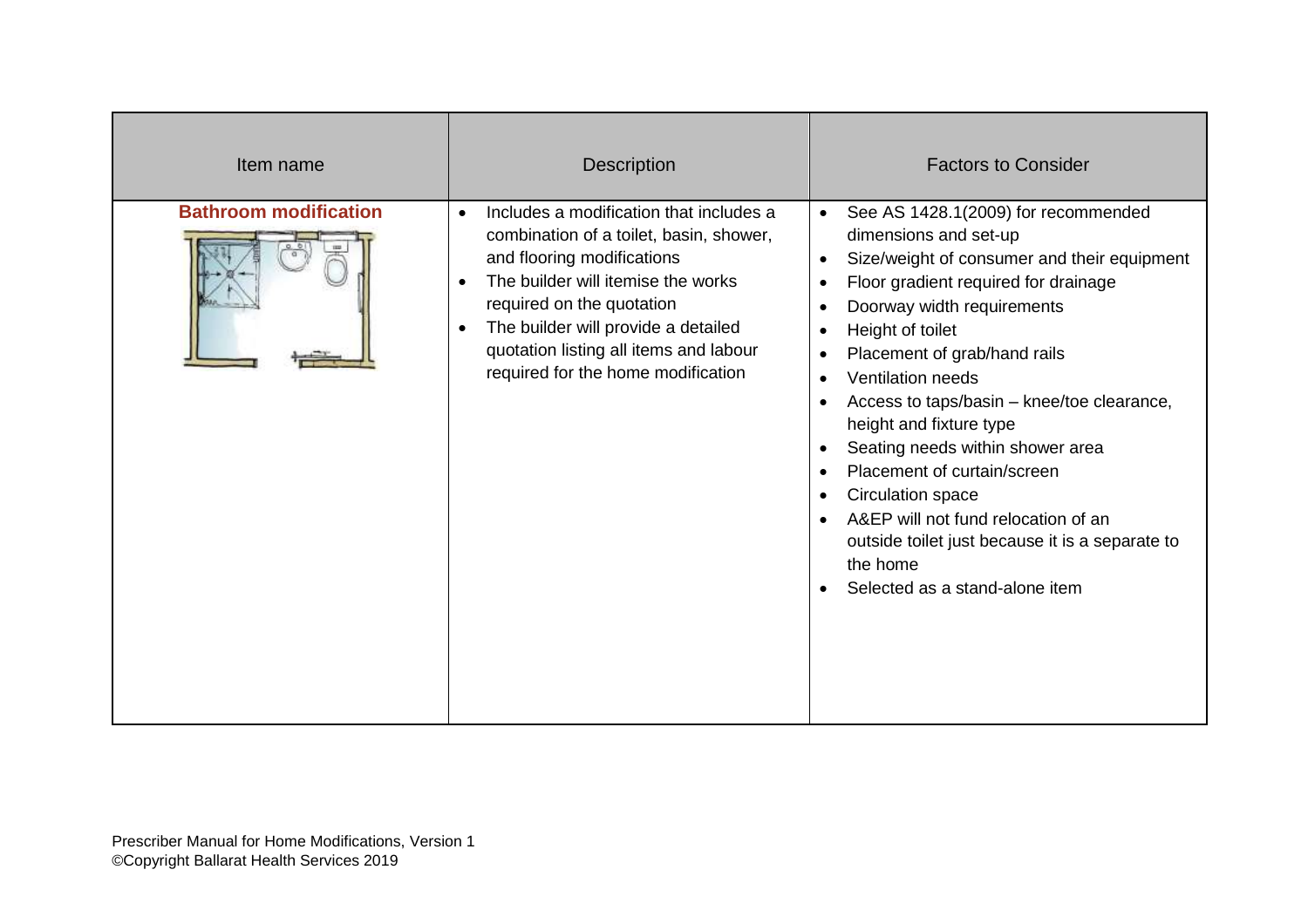| Item name                             | <b>Description</b>                                                                                                                                                                                                                                                      | <b>Factors to Consider</b>                                                                                                                                                                                                                                                                                                                                          |
|---------------------------------------|-------------------------------------------------------------------------------------------------------------------------------------------------------------------------------------------------------------------------------------------------------------------------|---------------------------------------------------------------------------------------------------------------------------------------------------------------------------------------------------------------------------------------------------------------------------------------------------------------------------------------------------------------------|
| <b>Slip resistant application</b>     | Application to a surface which alters the<br>$\bullet$<br>slip resistance properties<br>Items such as grip strips are included<br>$\bullet$                                                                                                                             | Check R rating for slip resistant properties of<br>$\bullet$<br>selected product as per the SA HB<br>198:2014 Guide to the specification and<br>testing of slip resistance of pedestrian<br>surfaces<br>Consider lifespan and maintenance to<br>maintain product properties<br>Consider the product being fit for purpose as<br>there are many variations available |
| <b>Safety slip resistant flooring</b> | Safety slip resistant flooring is textured<br>$\bullet$<br>creating an added grip<br>Often designed for heavy duty use with a<br>$\bullet$<br>thickness much higher than standard<br>flooring and suitable for assistive<br>technology items such as shower<br>commodes | Can be suitable for both dry and wet areas<br>$\bullet$<br>Can be purchased in bright colours and<br>$\bullet$<br>patterns to improve visibility<br>Cannot be ordered as a standalone A&EP<br>$\bullet$<br>item and must be accompany with other<br>relevant pick list codes as detailed in the<br>online application                                               |
| <b>Door fittings</b><br>a<br>a.<br>画  | The item(s) must be considered as<br>$\bullet$<br>specialised hardware that assist in door<br>operation, either through manual or<br>power methods<br>May also include fittings to maintain<br>safety such as safety hinges to lift the<br>door away                    | Consumer ability to operate to open, close<br>$\bullet$<br>and lock (from inside and outside)<br>Ease of use for carers and support staff<br>$\bullet$<br>Is replacement required after use (e.g. Ross<br>$\bullet$<br>Safety hinges)<br>Clearance for consumer and any equipment<br>$\bullet$<br>he/she uses                                                       |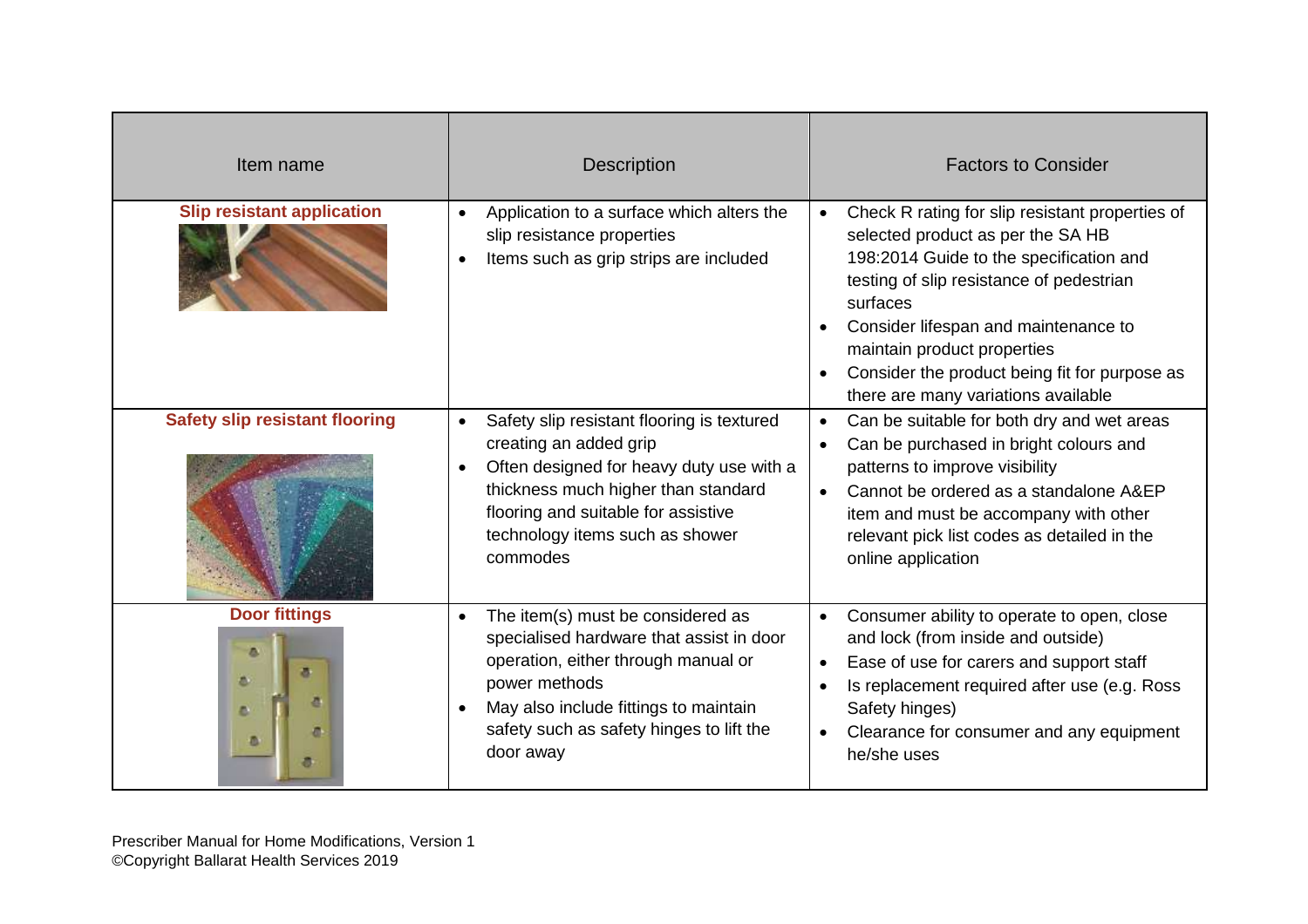| Item name                                                                               | <b>Description</b>                                                                                                                                                                                   | <b>Factors to Consider</b>                                                                                                                                                                                                                                                                                                                                                                                                                                                                                                                                                                                                                                               |
|-----------------------------------------------------------------------------------------|------------------------------------------------------------------------------------------------------------------------------------------------------------------------------------------------------|--------------------------------------------------------------------------------------------------------------------------------------------------------------------------------------------------------------------------------------------------------------------------------------------------------------------------------------------------------------------------------------------------------------------------------------------------------------------------------------------------------------------------------------------------------------------------------------------------------------------------------------------------------------------------|
| <b>Light switch &amp; General Power Outlet</b><br>repositioning<br>$\approx$ $\alpha$ v | The design of light switches and General<br>$\bullet$<br>Power Outlets (GPOs) can be varied with<br>some properties having existing devices<br>with large switches which are suitable to<br>consumer | Ease of access for consumer<br>$\bullet$<br>Distance from water/plumbing (check with<br>$\bullet$<br>electrician)<br>Style of switch - e.g. toggle, rocker, etc.<br>$\bullet$<br>GPO - basin:<br>$\bullet$<br>150mm above water, or<br>$\bullet$<br>150mm from edge of bowl.<br>$\bullet$<br>$GPO - standard - zone 3$ :<br>$\bullet$<br>Shower with curtain.<br>$\bullet$<br>Light can be situated 1.2m from water source<br>$\bullet$<br>and 2.25m high.<br>Power point or light switch can be situated<br>1.8m from water source<br>Must be installed by a registered electrician<br>$\bullet$<br>http://www.build.com.au/distance-between-<br>water-and-power-points |
| Painting repairs resulting from other<br>modifications in the application               | The purpose of this item is not for<br>$\bullet$<br>general home maintenance<br>Damage to areas may occur as part of<br>the home modification requiring painting<br>repairs                          | What will be the cost of painting repairs?<br>$\bullet$<br>Is using the funds of the life time A&EP<br>$\bullet$<br>subsidy the best option for the consumer?<br>To preserve the A&EP life time subsidy can a<br>$\bullet$<br>friend, family member or someone else<br>conduct the painting repairs to an appropriate<br>standard?<br>This item cannot be selected on its own and<br>$\bullet$<br>must accompany approved items as listed in<br>the application                                                                                                                                                                                                          |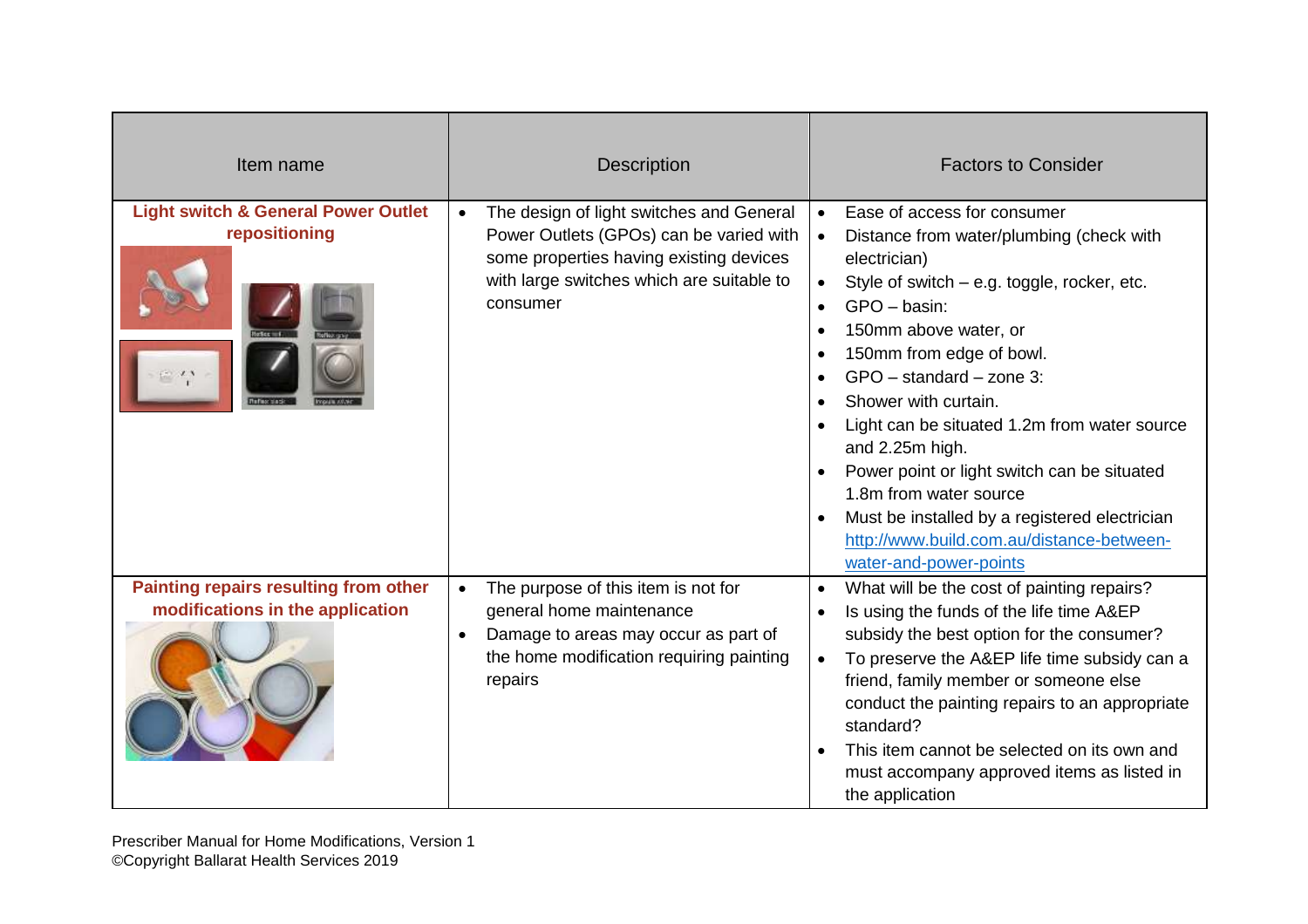| Item name                                                | <b>Description</b>                                                                                                                                                                                                                                                 | <b>Factors to Consider</b>                                                                                                                                                                                                                                                                                                                                                                                                                                                                                                                                                                                                         |
|----------------------------------------------------------|--------------------------------------------------------------------------------------------------------------------------------------------------------------------------------------------------------------------------------------------------------------------|------------------------------------------------------------------------------------------------------------------------------------------------------------------------------------------------------------------------------------------------------------------------------------------------------------------------------------------------------------------------------------------------------------------------------------------------------------------------------------------------------------------------------------------------------------------------------------------------------------------------------------|
| <b>Shower base insert</b>                                | Shower base inserts are custom made<br>and designed in most occasions to lift<br>the floor of the shower to the height of<br>the shower lip (hob)<br>Often made of plastic, rubber or wood<br>Slip resistant surface                                               | The type of surface on the current shower<br>$\bullet$<br>base, e.g. tiles, plastic, fiberglass<br>There are many variations in the design<br>which impact on the gradient of water flow<br>Slip-resistant material needs consideration<br>$\bullet$<br>Needs of other people that use the shower<br>Will the consumer either:<br>walk into the shower independently<br>Or require greater access as a result of a<br>carer, use of a gait aid?<br>Use a shower stool or chair?                                                                                                                                                    |
| Shower base for the formation of a<br>level entry shower | A prefabricated insert often made of<br>reinforced fiberglass that has a waste<br>The shower base is not visible when<br>installed and is covered with vinyl or<br>tiles<br>The shower recess allows for level<br>$\bullet$<br>entry without a hob impeding access | This item is often associated with a complete<br>bathroom modification<br>Can be an expensive option as the existing<br>floor is often partially removed to enable the<br>recessed shower base to be installed<br>Often impractical for bathrooms with<br>concrete floors<br>Floor coverings require replacement which is<br>٠<br>an additional cost<br>The location of the waste can vary from the<br>centre to the rear<br>Various dimensions available<br>This assistive equipment item can be<br>$\bullet$<br>provided as a standalone Option A item or<br>can be incorporated as part of an Option C<br>bathroom modification |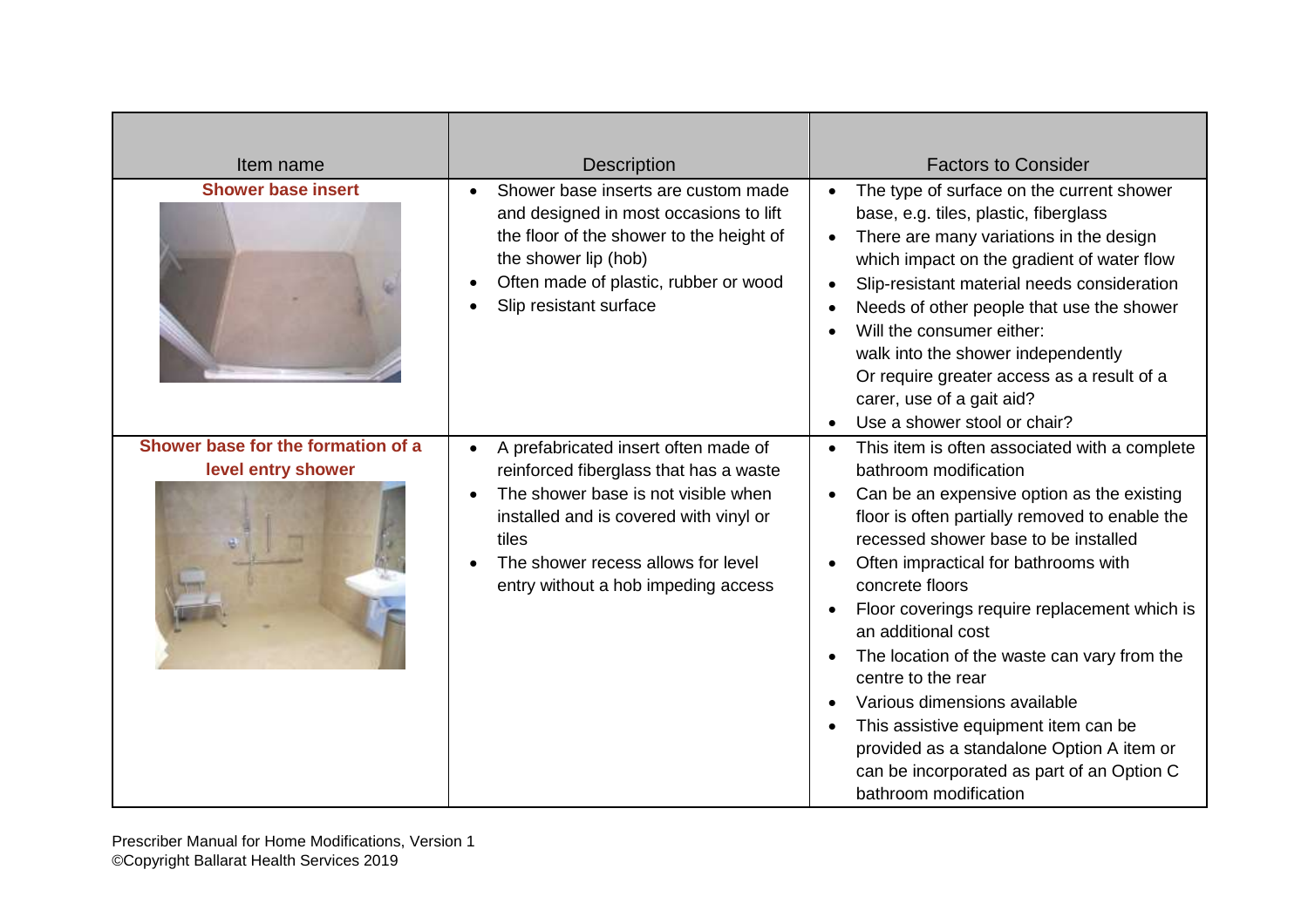| Item name                                | <b>Description</b>                                                                                                                                                                                                                                                                                               | <b>Factors to Consider</b>                                                                                                                                                                                                                                                                                             |
|------------------------------------------|------------------------------------------------------------------------------------------------------------------------------------------------------------------------------------------------------------------------------------------------------------------------------------------------------------------|------------------------------------------------------------------------------------------------------------------------------------------------------------------------------------------------------------------------------------------------------------------------------------------------------------------------|
| <b>Shower screen removal</b>             | Removal of the door can increase access<br>$\bullet$<br>as sliding or opening doors can be an<br>obstacle                                                                                                                                                                                                        | Doors can restrict safe access to grab rails<br>Need for rails or other equipment<br>$\bullet$<br>Consumers ability to manage step into<br>shower/bath<br>Curtains/rod not funded via A&EP<br>Include education to consumer regarding risk<br>of slipping on wet surface, water damage to<br>boards/impact on flooring |
| <b>Entry widened</b>                     | To allow essential home access of<br>$\bullet$<br>consumer with their mobility aid or other<br>equipment.<br>Involves creating larger door frame<br>$\bullet$<br>and/or door<br>The builder will provide a detailed<br>$\bullet$<br>quotation listing all items and labour<br>required for the home modification | Structural issues of property - supporting or<br>free-standing walls<br>Width of mobility aid<br>Custom vs. standard sized doors<br>Type of door - hinged vs. sliding<br>Mounting - swing in/out/both<br>Need for automatic door opener                                                                                |
| <b>Items &amp; fixtures repositioned</b> | This pick list code is used as a result of<br>$\bullet$<br>the installation of other Option C pick list<br>items in the same room where items<br>require repositioning, such as a toilet roll<br>holder or rails                                                                                                 | What will it cost to reposition these items?<br>Will the repositioning of these item impact<br>significantly on the ability of the consumer to<br>function in the space<br>For A&EP applications this item can be<br>selected on its own or with approved items<br>as listed in the application                        |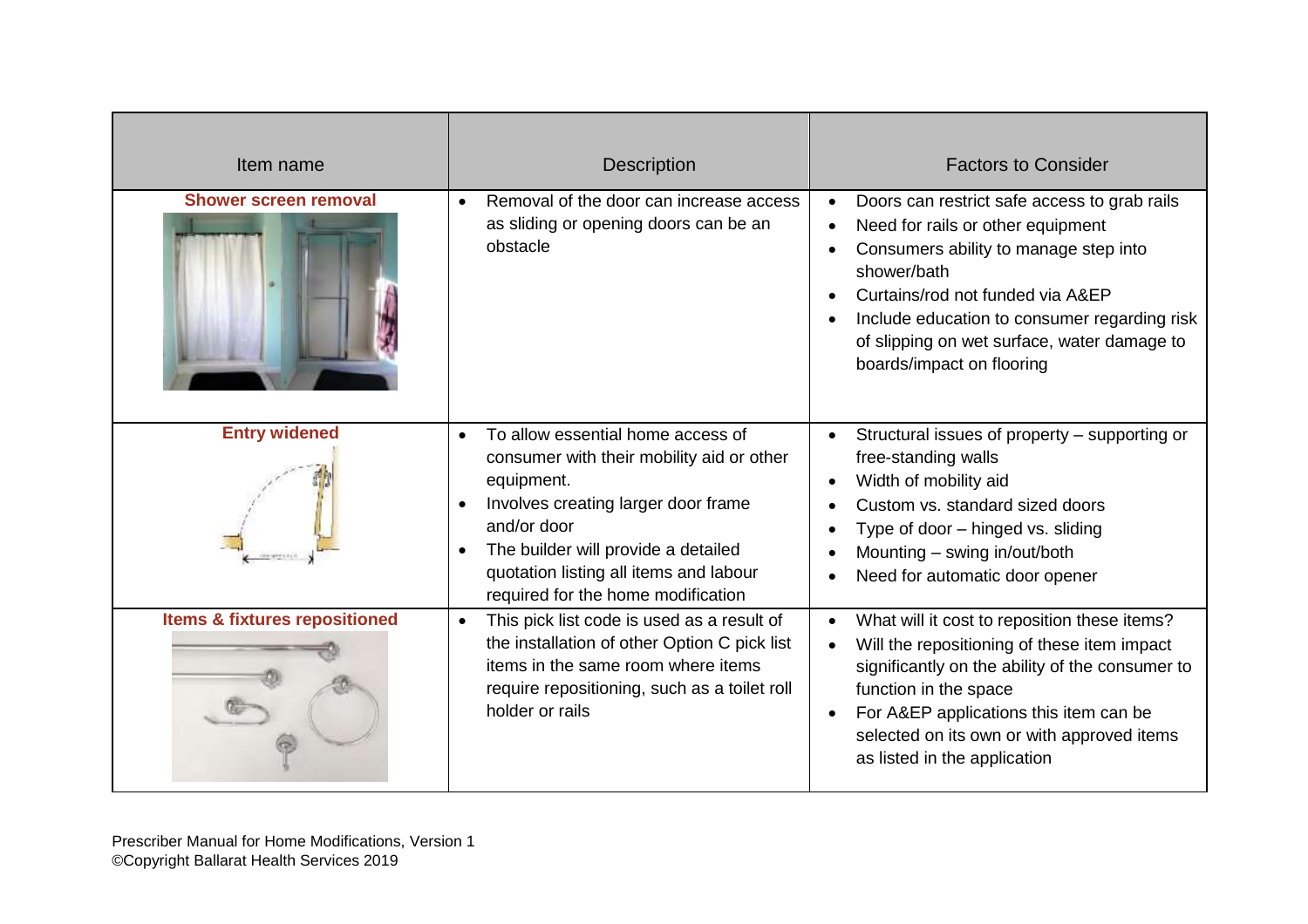| Item name                                                                            | <b>Description</b>                                                                                                                                                                                                                                            | <b>Factors to Consider</b>                                                                                                                                                                                                                                                                                                                                                                                                                 |
|--------------------------------------------------------------------------------------|---------------------------------------------------------------------------------------------------------------------------------------------------------------------------------------------------------------------------------------------------------------|--------------------------------------------------------------------------------------------------------------------------------------------------------------------------------------------------------------------------------------------------------------------------------------------------------------------------------------------------------------------------------------------------------------------------------------------|
| <b>Kitchen modifications</b><br>distression                                          | Includes any modifications to make a<br>kitchen accessible<br>SWEP does not fund appliances<br>The builder will provide a detailed<br>quotation listing all items and labour<br>required for the home modification                                            | See AS 1428.2(2009) and AS 4299(1995) for<br>recommended dimensions and set-up<br>Size of consumer and their equipment<br>$\bullet$<br>Doorway width requirements<br>Access to taps/sink/stove top - knee/toe<br>clearance, height and fixture type<br>Access to fridge/microwave/oven - height and<br>direction of door opening<br>Circulation space<br>Height of cupboards and style of handle and<br>needs of other people in household |
| <b>Laundry changed to enable installation</b><br>of level entry shower and/or toilet | Includes any modifications to make a<br>laundry into a room that has a shower,<br>toilet and/or basin<br>SWEP does not fund appliances<br>The builder will provide a detailed<br>quotation listing all items and labour<br>required for the home modification | See AS 1428.2(2009) and AS 4299(1995) for<br>recommended dimensions and set-up<br>Size of consumer and his/her equipment<br>$\bullet$<br>Doorway width requirements<br>Access to taps/sink - knee/toe clearance,<br>height and fixture type<br>Access to washer/dryer - height and<br>direction of door opening<br>Circulation space<br>Height of cupboards and style of handle<br>Other users<br>Selected as a standalone item            |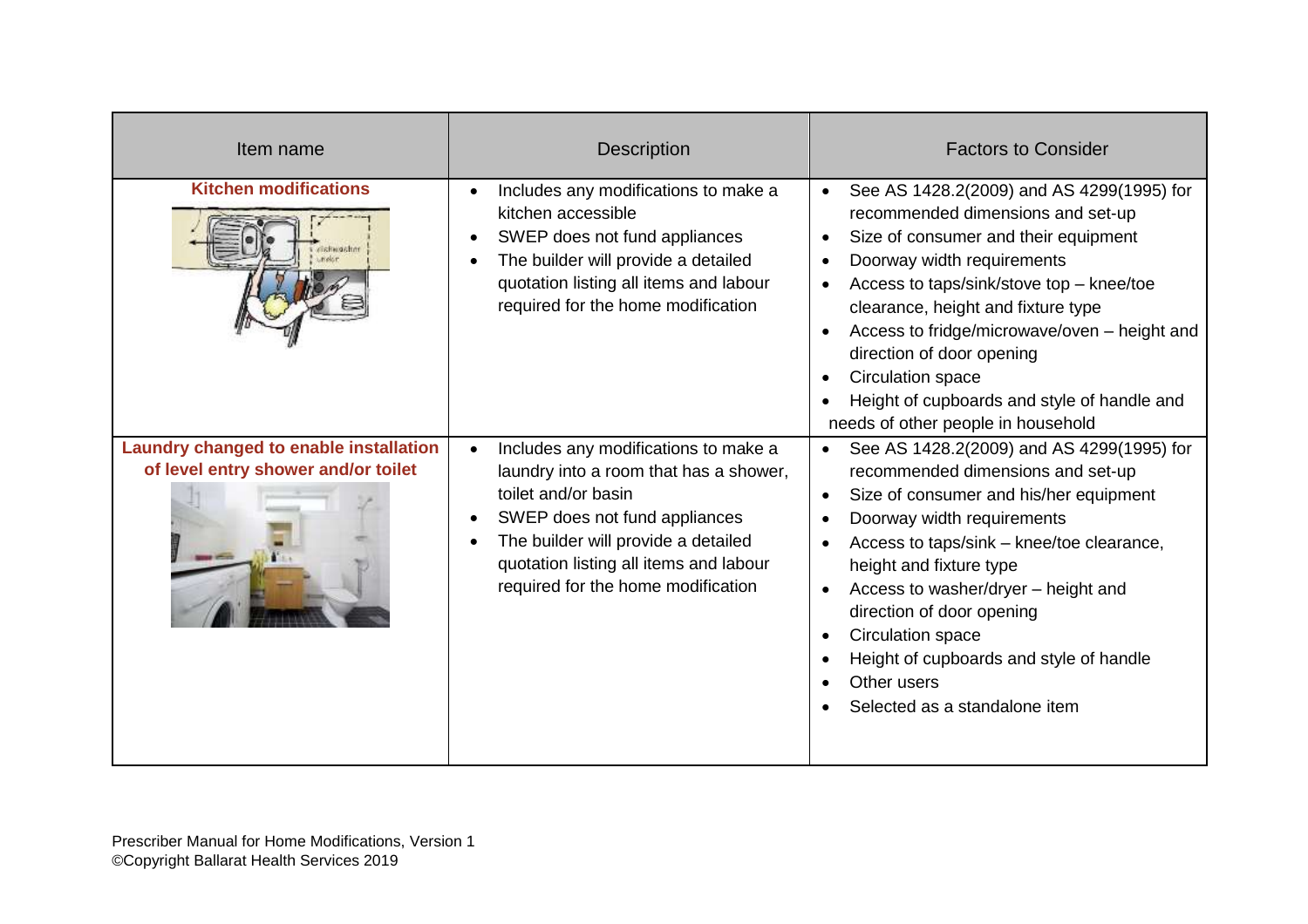| Item name                    | <b>Description</b>                                                                                                                                                                                                                                                                                                                                                                                                                                                                                                                                                                                                                                                                 | <b>Factors to Consider</b>                                                                                                                                                                                                                                                                                                                                                                                                                                                                                                                                                                                                                                                                                                                                                                                                                                                                      |
|------------------------------|------------------------------------------------------------------------------------------------------------------------------------------------------------------------------------------------------------------------------------------------------------------------------------------------------------------------------------------------------------------------------------------------------------------------------------------------------------------------------------------------------------------------------------------------------------------------------------------------------------------------------------------------------------------------------------|-------------------------------------------------------------------------------------------------------------------------------------------------------------------------------------------------------------------------------------------------------------------------------------------------------------------------------------------------------------------------------------------------------------------------------------------------------------------------------------------------------------------------------------------------------------------------------------------------------------------------------------------------------------------------------------------------------------------------------------------------------------------------------------------------------------------------------------------------------------------------------------------------|
| <b>Plumbing relocated</b>    | This pick list code is used as a result of<br>$\bullet$<br>the installation of other pick list items in<br>the same room where there needs to be<br>changes to plumbing                                                                                                                                                                                                                                                                                                                                                                                                                                                                                                            | What will it cost to reposition these items?<br>$\bullet$<br>Relocation of plumbed items can be<br>$\bullet$<br>expensive. Are there any alternatives                                                                                                                                                                                                                                                                                                                                                                                                                                                                                                                                                                                                                                                                                                                                           |
| Ramp length per square metre | Ramp: rise greater than 190mm, max<br>$\bullet$<br>gradient 1:14<br>Step ramp is also included: with a rise <<br>$\bullet$<br>or = to 190mm, max gradient $1:10$<br>Including step ramps<br>$\bullet$<br>It is strongly recommends that all ramp<br>modifications comply with Australian<br>Standard 1428.1 (2009) (AS1428.1) as<br>there may be a safety risk associated<br>with ramp modifications that do not<br>comply with AS 1428.1<br>Although AS1428.1 specifically excludes<br>work to private residences, it is the most<br>relevant standard in relation to the work<br>carried out by the SWEP in the funding of<br>home modifications for people with a<br>disability | Refer to AS 1428.1(2009) for requirements<br>$\bullet$<br>dimensions, handrails, kerbing, landings and<br>gradients<br>Consider all residents of a household and any<br>visiting workers on the premises<br>Footprint of mobility aid to be used<br>$\bullet$<br>Progressive conditions and long term needs<br>$\bullet$<br>Most suitable entrance to modify<br>$\bullet$<br>Note: All ramps that do not comply with AS<br>$\bullet$<br>1428.1(2009) require a RED Prescriber to<br>validate the prescription. When a Red<br>Prescriber validates a ramp that is not to AS<br>1428.1 (2009) they are doing so as a result of:<br>compliance with AS 1428.1 means that the<br>functional needs of the Consumer specified in<br>the application will not be met and/or<br>compliance with AS 1428.1 cannot be made<br>due to the nature of and/or existing<br>improvements at the Property and/or |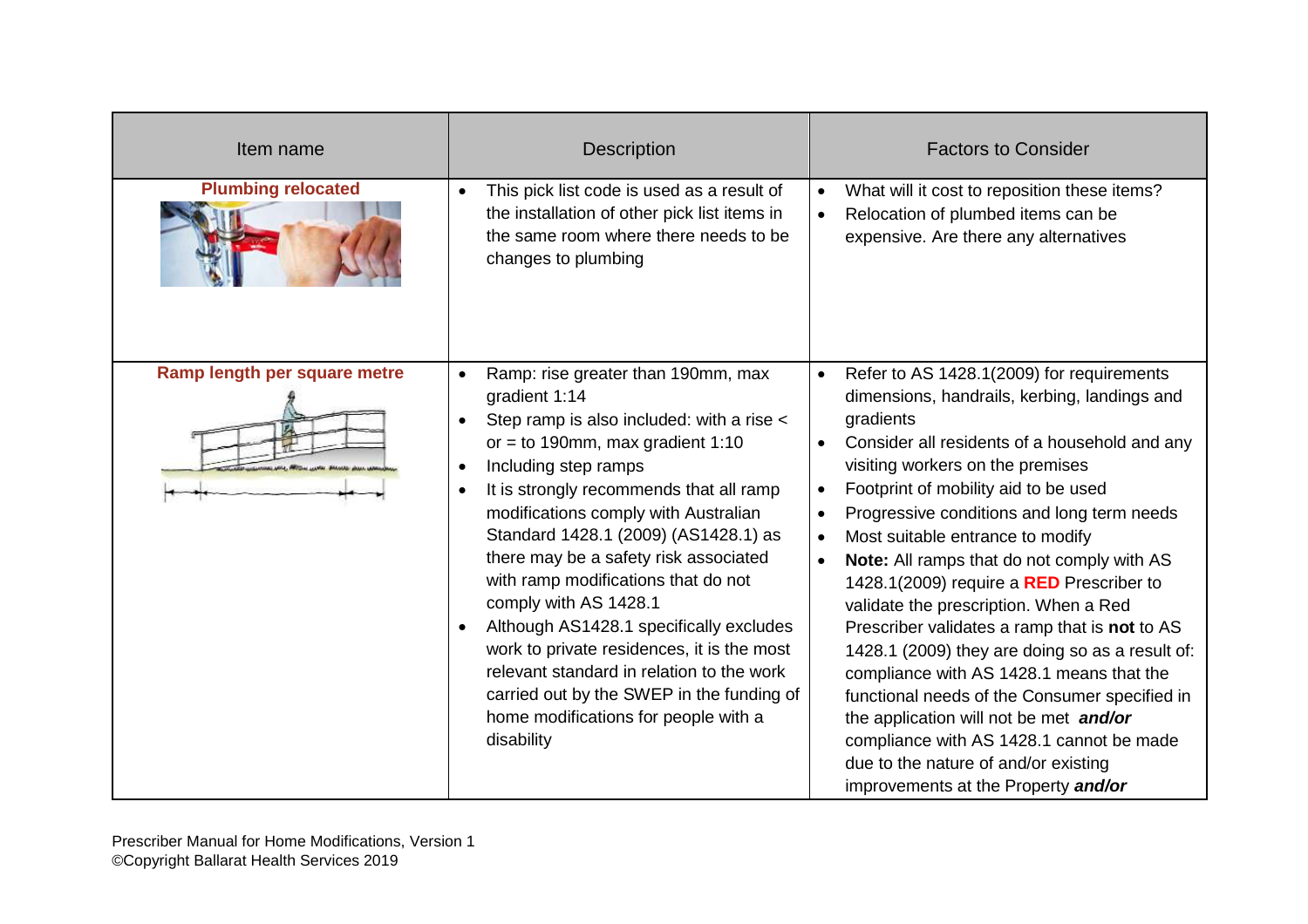|                                                    | The builder will provide a detailed<br>$\bullet$<br>quotation listing all items and labour<br>required for the home modification                                                                                                                            | compliance with AS 1428.1 would impose<br>undue hardship on the Consumer<br>A Red Prescriber is required to understand<br>$\bullet$<br>the implications of validating a ramp that is<br>not compliant and has ensured that the<br>proprietor and/or Consumer is aware of the<br>risks                                              |
|----------------------------------------------------|-------------------------------------------------------------------------------------------------------------------------------------------------------------------------------------------------------------------------------------------------------------|------------------------------------------------------------------------------------------------------------------------------------------------------------------------------------------------------------------------------------------------------------------------------------------------------------------------------------|
| Step modifications for 2 or more<br>platform steps | Any modifications to steps which<br>$\bullet$<br>changes it to a multiple platform steps<br>with a >190mm in rise total<br>The builder will provide a detailed<br>$\bullet$<br>quotation listing all items and labour<br>required for the home modification | Footprint of mobility aid to be used<br>$\bullet$<br>Height of modified step and consumers ability<br>$\bullet$<br>to manage<br>Consider how the consumer will use this<br>$\bullet$<br>modification if they have a progressive<br>conditions that will impact on their functional<br>ability<br>Includes bannister and grab rails |
| <b>Single platform step modification</b>           | Any modification to a rise of 190mm or<br>less<br>Typical dimension 900mm x 900mm                                                                                                                                                                           | AS 1428.1(2009) maximum pre-existing rise of<br>$\bullet$<br>190 <sub>mm</sub><br>Footprint of mobility aid to be used<br>$\bullet$<br>Height of modified step and consumers<br>$\bullet$<br>ability to manage<br>Progressive conditions and long term needs<br>Kerbing and handrail height                                        |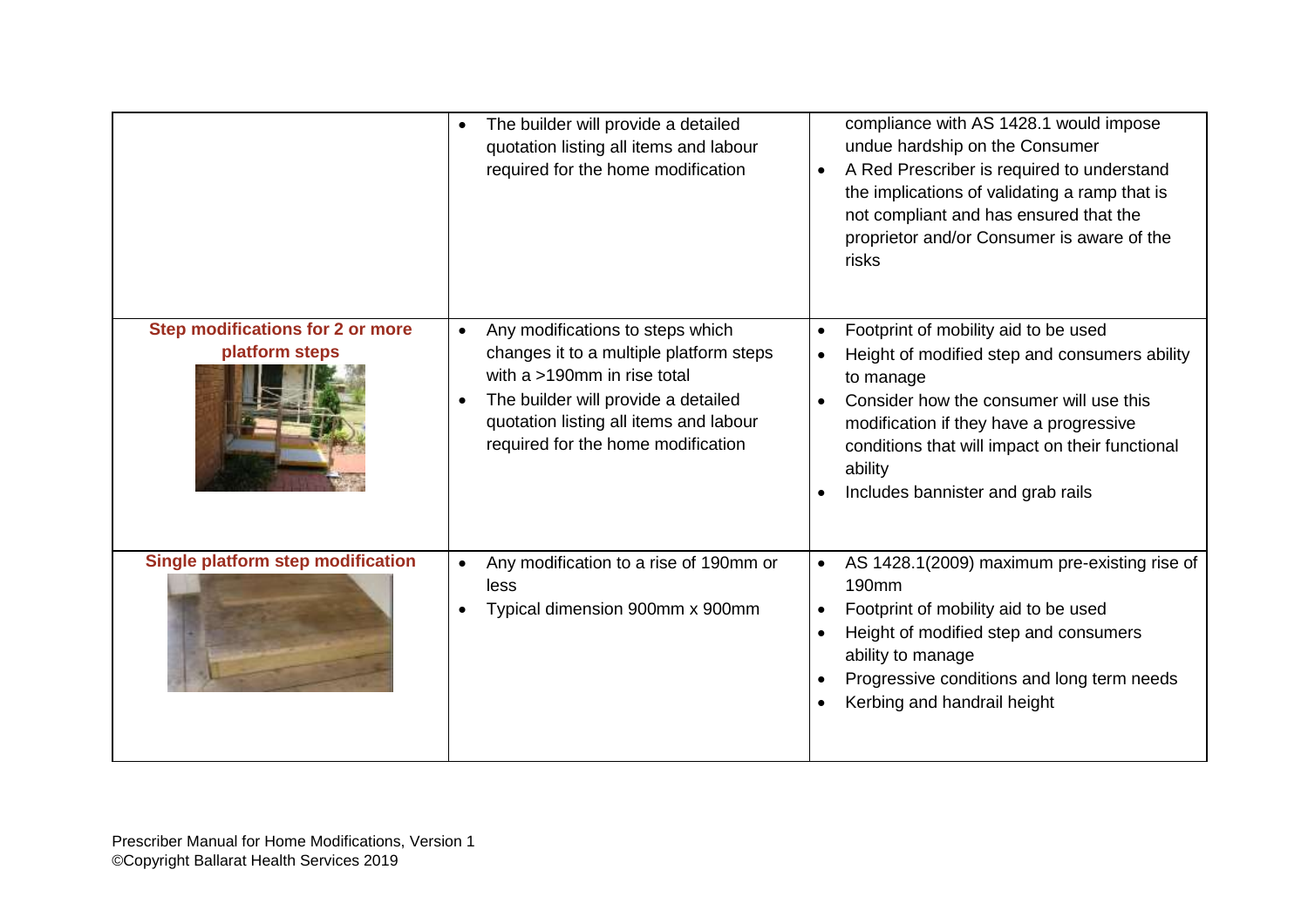| Item name                           | <b>Description</b>                                                                                                                                                                                                                                                                                                                                                                   | <b>Factors to Consider</b>                                                                                                                                                                                                                                                                                                                                                                      |
|-------------------------------------|--------------------------------------------------------------------------------------------------------------------------------------------------------------------------------------------------------------------------------------------------------------------------------------------------------------------------------------------------------------------------------------|-------------------------------------------------------------------------------------------------------------------------------------------------------------------------------------------------------------------------------------------------------------------------------------------------------------------------------------------------------------------------------------------------|
| <b>Small ramp</b>                   | Any modification to a rise of 190mm or<br>$\bullet$<br>less<br>Typical dimension 900mm x 900mm                                                                                                                                                                                                                                                                                       | AS 1428.1(2009) maximum pre-existing rise of<br>$\bullet$<br>190mm<br>Footprint of mobility aid to be used<br>$\bullet$<br>Height of modified step and consumers<br>$\bullet$<br>ability to manage<br>Progressive conditions and long term needs<br>$\bullet$<br>Kerbing and handrail height                                                                                                    |
| Stair lift external - straight      | Designed to withstand outside weather<br>$\bullet$<br>Often provided with a waterproof cover<br>Can be operated by carer by using a<br>infra-red remote control<br>Often provided with safety features such<br>$\bullet$<br>as a retractable seat belt, safety sensors<br>to prevent the seat from contacting<br>obstructions on the steps, diagnostic<br>information to show faults | Does the consumer have the required<br>$\bullet$<br>cognitive and physical ability to operate the<br>controls to maneuver he seat and use the seat<br>belt?<br>Who will remove the waterproof cover if<br>required? Has the consumer the capacity to<br>perform this task?<br>Has the carer the capacity to perform this<br>task?                                                               |
| <b>Stair lift internal - curved</b> | Custom made to accommodate bends for<br>$\bullet$<br>internal stairs<br>Can be operated by carer by using a<br>$\bullet$<br>infra-red remote control<br>Often provided with safety features such<br>$\bullet$<br>as a retractable seat belt, safety sensors<br>to prevent the seat from contacting<br>obstructions on the steps, diagnostic<br>information to show faults            | Has the consumer the required cognitive and<br>$\bullet$<br>physical ability to operate the controls to<br>maneuver he seat and use the seat belt?<br>Increased complexity in construction,<br>$\bullet$<br>installation and purchase price when<br>compared to internal straight stair lifts<br>How does the consumer respond to being<br>$\bullet$<br>transported around curves while seated? |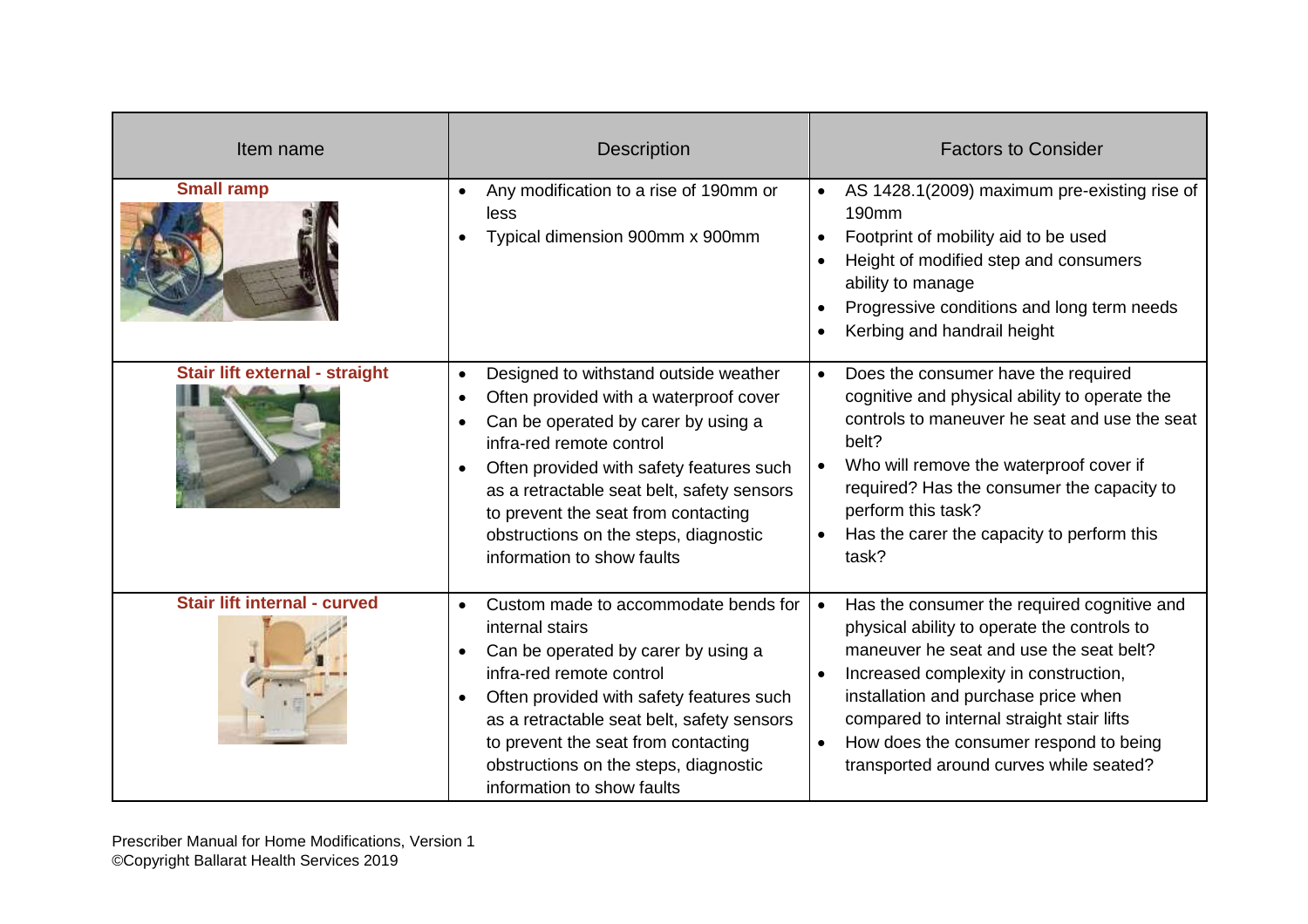| Item name                                 | <b>Description</b>                                                                                                                                                                                                                                                                                                                     | <b>Factors to Consider</b>                                                                                                                                                                                                                                                                                                                                              |
|-------------------------------------------|----------------------------------------------------------------------------------------------------------------------------------------------------------------------------------------------------------------------------------------------------------------------------------------------------------------------------------------|-------------------------------------------------------------------------------------------------------------------------------------------------------------------------------------------------------------------------------------------------------------------------------------------------------------------------------------------------------------------------|
| Stair lift internal - straight            | Used for internal building access<br>$\bullet$<br>Can be operated by carer by using a<br>infra-red remote control<br>Often provided with safety features such<br>$\bullet$<br>as a retractable seat belt, safety sensors<br>to prevent the seat from contacting<br>obstructions on the steps, diagnostic<br>information to show faults | Does the consumer have the required<br>$\bullet$<br>cognitive and physical ability to operate the<br>controls to maneuver he seat and use the<br>seat belt?                                                                                                                                                                                                             |
| Hand rail & banister rail<br>(customised) | Rails used for stabilizing support or within<br>$\bullet$<br>Circulation areas<br>Are custom made from to the<br>requirements of the consumer<br>Suitable for both indoors and outdoors<br>Can be made out a variety of textured<br>finishes<br>Can be powder coated or made in<br>stainless steel                                     | Material<br>$\bullet$<br>Length – fixed, modular, custom<br>$\bullet$<br>Coating - slip resistance, colour contrast<br>$\bullet$<br>Consumer grip and reach<br>$\bullet$<br>Weight of consumer vs. working load of rail<br>$\bullet$<br>Consider the colour used to assist vision<br>$\bullet$<br>impaired people<br>White has the ability to reflect heat<br>$\bullet$ |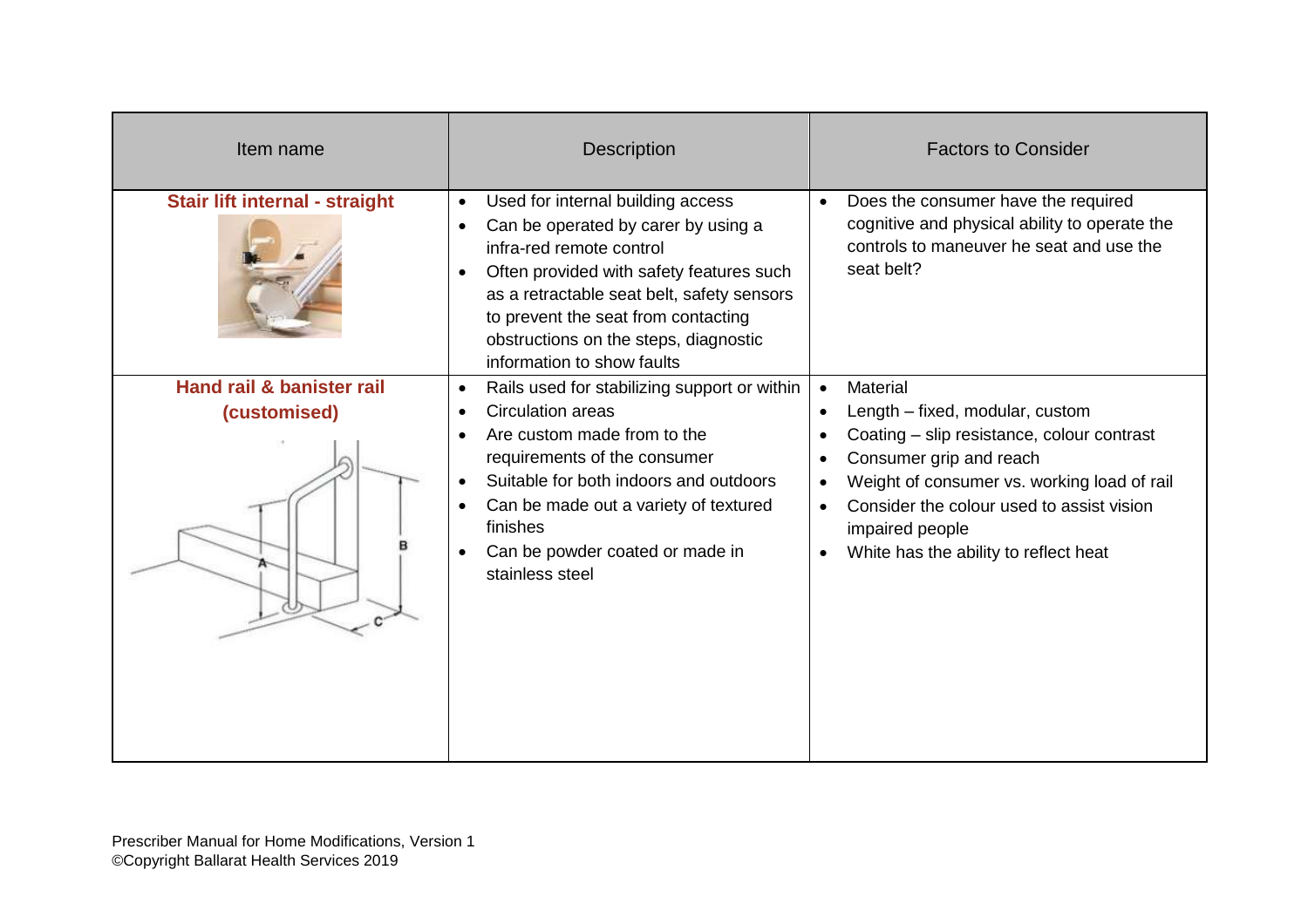#### **Examples of Scope of Works and Working Drawings**

#### **Request for Home Modification**



#### **Request for Home Modification**



**Request for Home Modification** 



<span id="page-31-0"></span>Occupational Therapy Distalates **Example 1. Example 1. Example 3. Example 3. Example 3. Example 3. Example 3. Example 3. Example 3. Example 3. Example 3. Example 3. Example 3. Example 3. Example 3. Example 3. Example 3.**

Program:

**Contact Number** 

(Occupational Therapist)